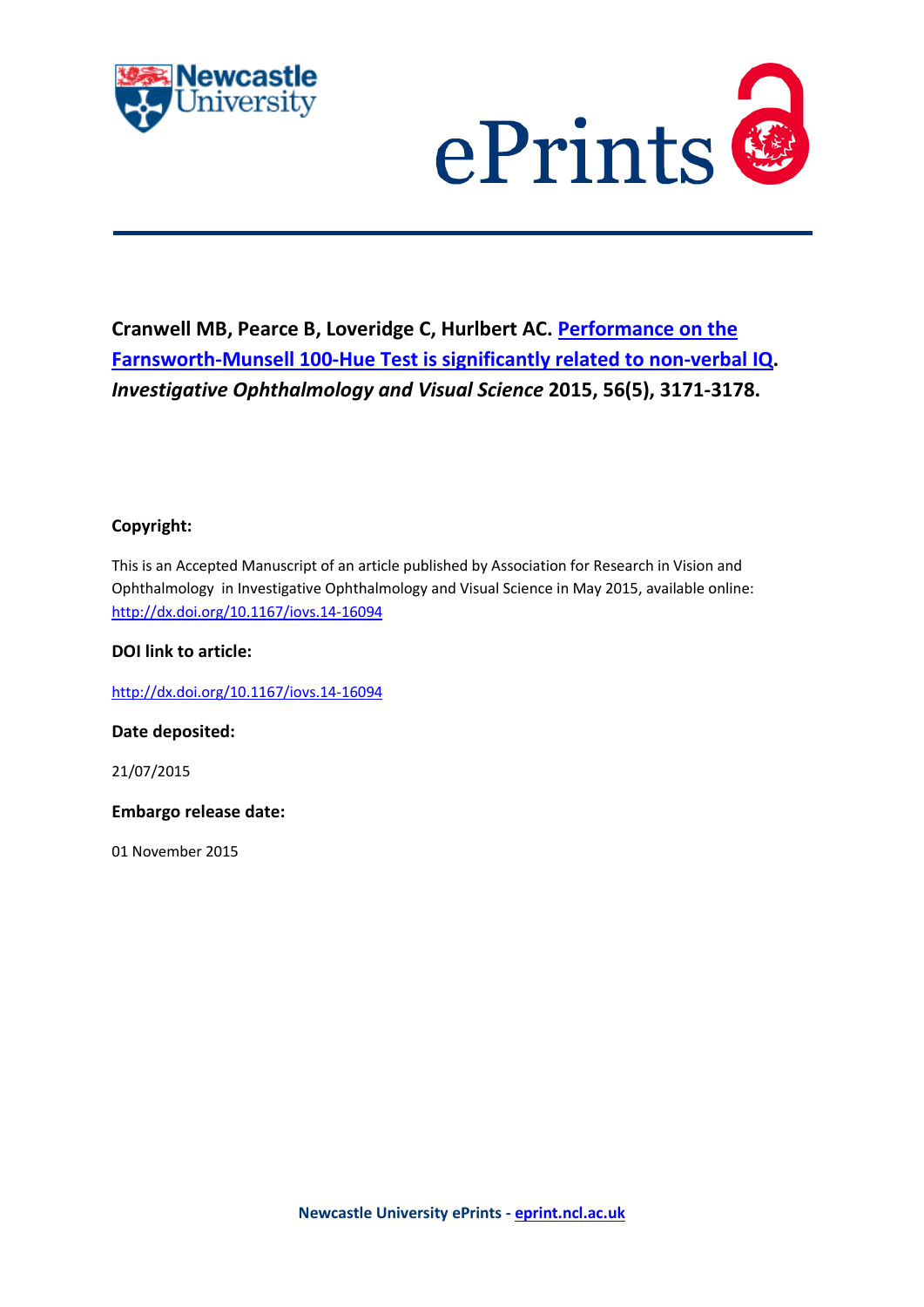- Performance on the Farnsworth-Munsell 100-Hue Test is significantly related to non-verbal IQ
- Matthew B. Cranwell, Bradley Pearce, Camilla Loveridge, & Anya C. Hurlbert
- Corresponding Author:
- Matthew B. Cranwell
- Institute of Neuroscience
- Henry Wellcome Building
- Newcastle University
- Framlington Place
- Newcastle Upon Tyne
- United Kingdom
- NE2 4HH
- m.b.cranwell@ncl.ac.uk
- 

## 

- Please cite as: Cranwell, M.B., Pearce, B., Loveridge, C. & Hurlbert, A.C. (2015). Performance on the
- Farnsworth-Munsell 100-Hue Test is significantly related to non-verbal IQ. *Investigative*
- *Ophthalmological & Visual Science, 56,* 3171-3178. doi: 10.1167/iovs.14-16094
- 
- 
- 
- 
- 
-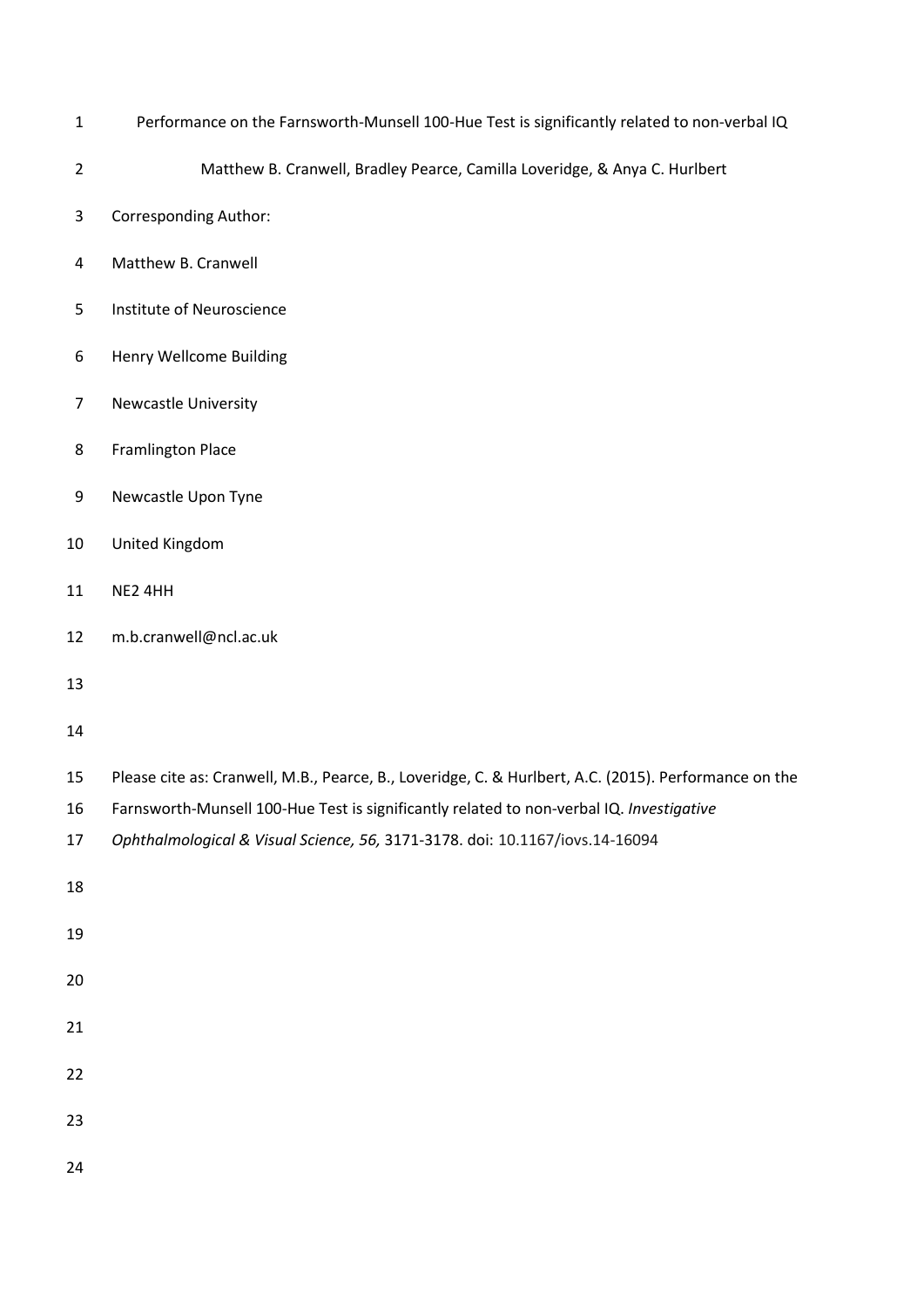#### **Abstract**

 **Purpose.** The Farnsworth-Munsell 100-Hue test (FM100) is a standardised measure of chromatic discrimination, based on coloured cap-sorting, which has been widely used in both adults and

children. Its dependence on seriation ability raises questions as to its universal suitability and

accuracy in assessing purely sensory discrimination. This study investigates how general intellectual

ability relates to performance on both the FM100 and a new computer-based chromatic

discrimination threshold test, across different age groups in both typical and atypical development.

 **Methods.** Participants were divided into two main age groups, child (6-15 years) and young adult (16-25 years), with each group further subdivided into typically developing (TD; 3 groups; TD 6-7y, TD 8-9y, TD Adult) individuals and atypically developing individuals, all but one carrying a diagnosis of Autism Spectrum Disorders (ASD; 2 groups; ATY child 7-15y, ASD Adult). General intelligence was measured using the Wechsler Abbreviated Intelligence Scale and Wechsler Intelligence Scale for Children. All participants completed the FM100. Both child groups also completed a computer-based chromatic discrimination threshold test, which assessed discrimination along cone-opponent ("red-green", "blue-yellow") and luminance cardinal axes using a controlled staircase procedure.

 **Results.** FM100 performance was better in adults than in children. Furthermore, performance significantly positively correlated with non-verbal IQ for all child groups and the young adult ASD group. The slope of this relationship was steeper for the ASD than TD groups. Performance on the chromatic discrimination threshold test was not significantly related to any IQ measure. Regression models reveal that chromatic discrimination threshold, although a significant predictor of FM100 performance when used alone, is a weaker predictor than NVIQ used alone or in combination.

 **Conclusions.** The results indicate that FM100 performance is not purely a measure of colour discrimination but instead also reflects general non-verbal ability. Other measures of chromatic discrimination ability are therefore required for its accurate assessment, particularly in early or atypical development.

- 
- 
- 
-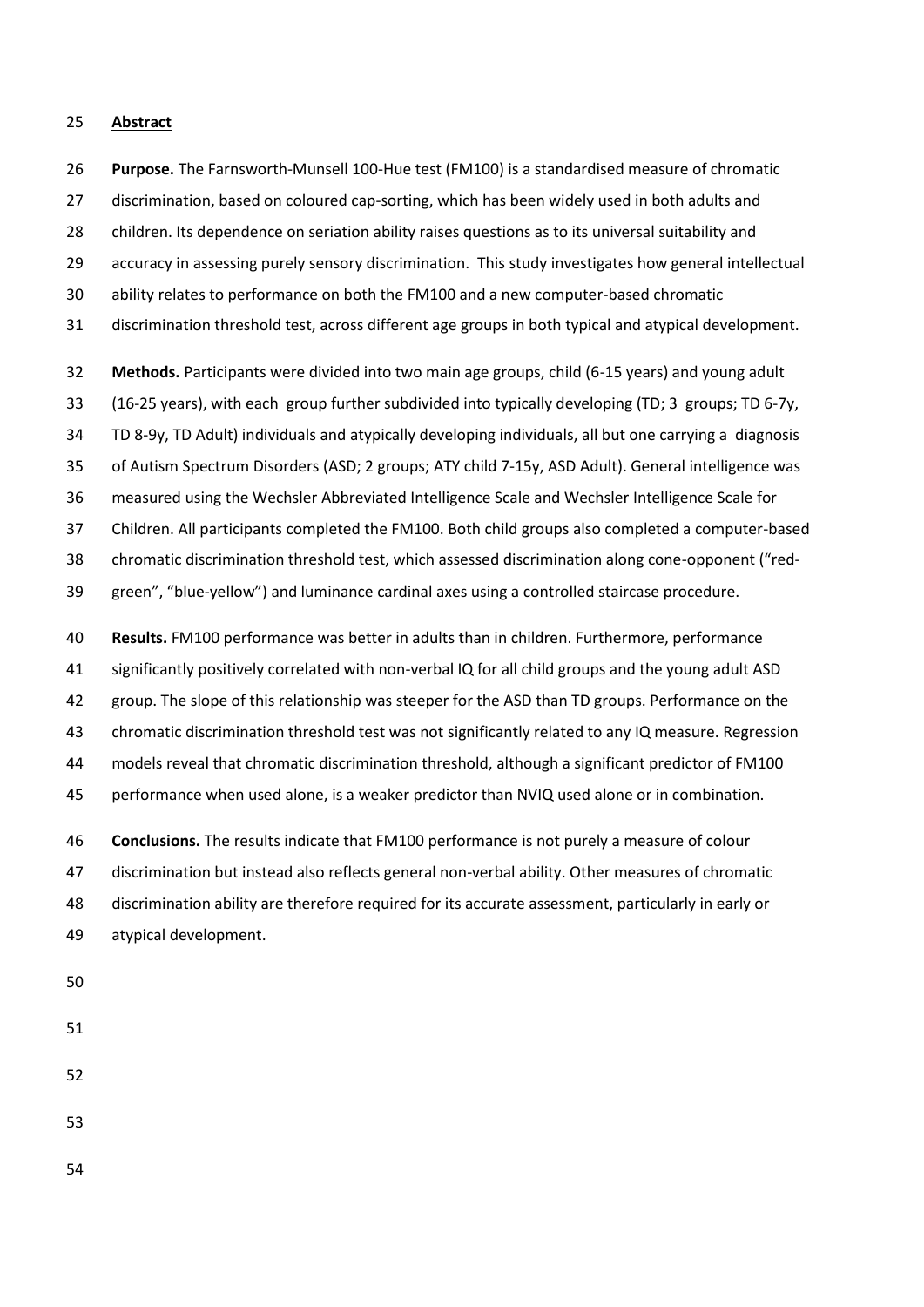#### 55 **Introduction**

 Colour perception is a major contributing factor to a wide range of different behavioural tasks, 57 including, for example: visual search<sup>[1](#page-18-0)</sup>, object recog[n](#page-18-1)ition<sup>[2](#page-18-1)</sup> and evaluation of material properties (e.g.  $\cdot$  ripeness of fruit or healthiness of skin<sup>3</sup>[\)](#page-18-2). The low-level ability to discriminate between colours (chromatic discrimination ability) also underlies development of higher-level abilities and behaviours 60 such as colour namin[g](#page-18-3)<sup>4</sup>, affective [r](#page-18-4)esponses to colour<sup>5</sup> and colour memory<sup>6</sup>[.](#page-18-5) In recent years, colour perception has been increasingly studied in developmental disorders such as autism spectrum 62 disorder (ASD)<sup>[7-9](#page-18-6)</sup>[,](#page-18-6) Attention Deficit Hyperactivity Disorder<sup>[10,](#page-19-0) [11](#page-19-1)</sup>, and Williams Syndrome<sup>[12](#page-19-2)</sup>, as the extent of atypical sensory processing across all visual domains has become more evident in these disorders. It is therefore increasingly important to ensure that the diagnostic tools used to assess sensory processing, and in particular colour perception, are both sensitive and specific in isolating atypicalities in sensory processing. This requirement is complicated by the hypothesised relationship 67 between sensory processing and intelligence<sup>[13,](#page-19-3) [14](#page-19-4)</sup>; according to the original hypothesis of Galton and 68 Spearman<sup>[13-15](#page-19-3)</sup>, higher intelligence is associated with better sensory discrimination abilities. The 69 support for this hypothesis has been mixed<sup>[15-19](#page-19-5)</sup>, with low correlations found between general intelligence and some measures of sensory discrimination (including colour perception), and other 71 more recent evidence<sup>[19](#page-19-6)</sup> demonstrating a strong link between IQ and performance on a visual motion discrimination task. Nonetheless, the putative relationship makes it vital to ensure that tests of sensory processing are not confounded by direct contributions of general ability to performance.

The Farnsworth-Munsell 100-Hue Test<sup>[20](#page-19-7)</sup> has been widely used by clinicians and visual scientists 75 as a measure of chromatic discrimination ability<sup>[21](#page-19-8)</sup> in both typically developing individuals with 76 normal colour vision<sup>[22](#page-19-9)</sup> and in individuals with congenital or acquired colour vision deficits<sup>[23-26](#page-19-10)</sup> or 77 developmental disorders<sup>[7,](#page-18-6) [8,](#page-19-11) [10,](#page-19-0) [12](#page-19-2)</sup>. The FM100 test involves arranging a set of individual coloured caps 78 of similar lightness and saturation in order between the hues of two fixed caps (e.g. blue and green), 79 so that a smooth colour gradient is formed, with the hue differences between neighbouring caps as 80 small as possible. The FM100 has been used in a wide range of ages, from early childhood (5 years) 81 to elderly, and has the advantage of age-expected norms<sup>[22,](#page-19-9) [27](#page-20-0)</sup>. It is also useful in identifying 82 congenital and acquired retinal diseases and as a measure of lens yellowing during normal aging  $^{28}$  $^{28}$  $^{28}$ .

83 Other laboratory measurements of chromatic discrimination ability<sup>[29,](#page-20-2) [30](#page-20-3)</sup>, for example using 84 detection tasks for forms defined by chromatic contrast embedded in backgrounds with dynamic 85 random luminance variation, conclude that chromatic discrimination ability changes over the life 86 span with sensitivity peaking in late adolescence/the twenties  $31, 32$  $31, 32$  and subsequently decreasing 87 throughout the remaining adulthood<sup>[22,](#page-19-9) [27,](#page-20-0) [33](#page-20-6)</sup>. The improvement in FM100 performance with age up to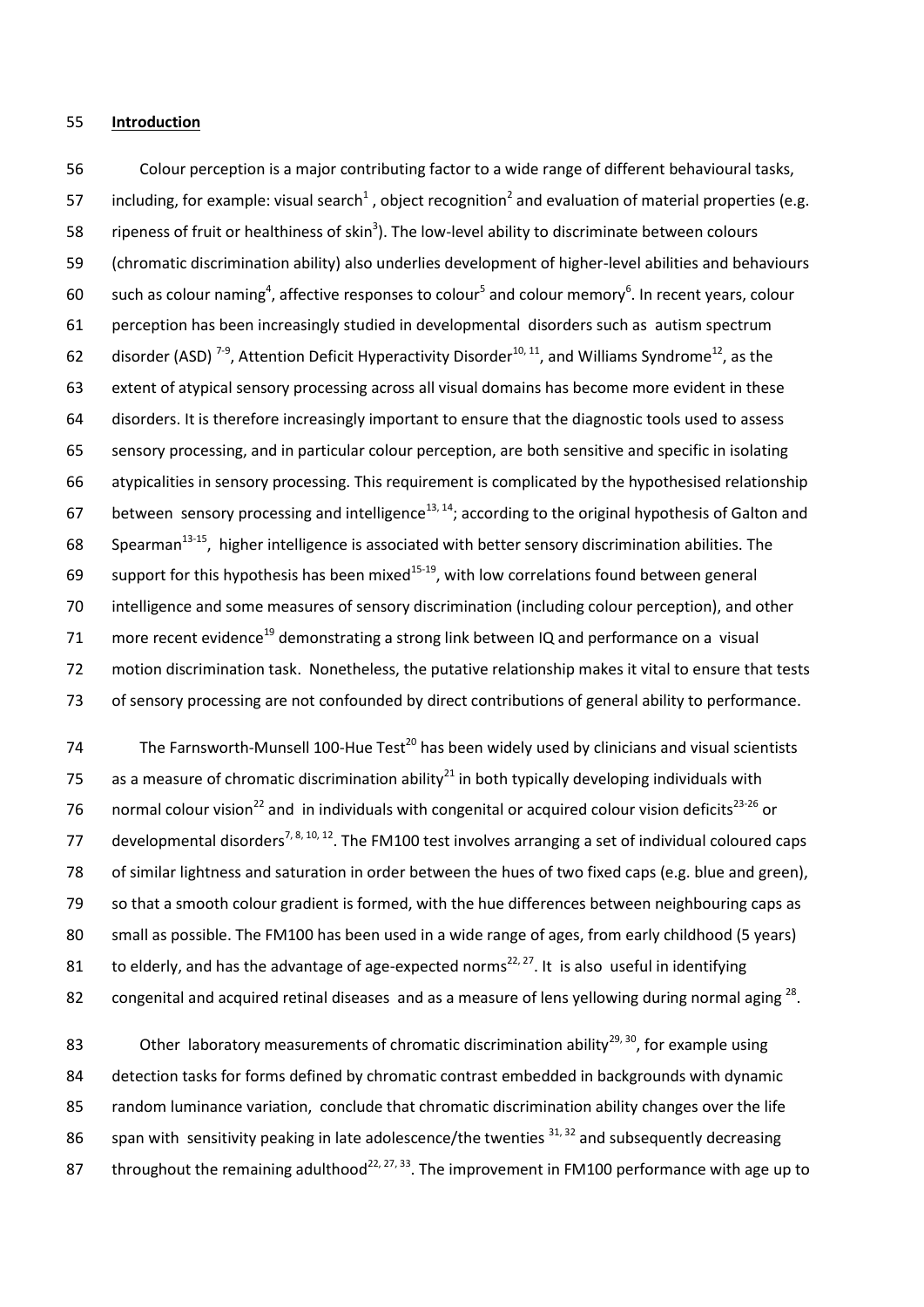88 early adulthood, evident in studies that establish age-dependent norms<sup>[22,](#page-19-9) [27](#page-20-0)</sup>, is consistent with this 89 age-related enhancement of chromatic discrimination ability. Yet other studies suggest that this change in FM100 performance may be due at least partly to improvements in the ability to perform 91 seriation tasks<sup>[34,](#page-20-7) [35](#page-20-8)</sup>. A recent study concludes that the general ability to perform a seriation task has sufficiently developed by the age of five that its further development does not explain the improvement in FM100 with age, but also that there are other non-colour-specific factors related to 94 the difficulty of the discrimination which affect FM100 performance<sup>[36,](#page-20-9) [37](#page-20-10)</sup> . It has also been observed that the Roth-28 (a shortened version of the FM100 using every third cap) is a time-consuming test that requires attention and a degree of visuo-motor competence, and is subject to learning and 97 practice effects<sup>[38](#page-20-11)</sup>, and therefore the question has been raised as to whether other tests of colour 98 discrimination might be more useful or appropriate<sup>[39](#page-20-12)</sup>. Although a previous study concludes that the 99 specific correlation between the FM100 and general intelligence is low<sup>[16](#page-19-12)</sup>, we have found (in a preliminary study to that reported here) that performance on the FM100 is related to non-verbal 101 ability (NVIQ) in adult[s](#page-19-13)<sup>9</sup>, and more strongly so in individuals diagnosed with ASD. Taken together, these results argue strongly for dissociating the various factors contributing to performance on the FM100 – including age, attentional ability, general intelligence, and chromatic discrimination ability - before accepting it as an unequivocal measure of chromatic discrimination ability suitable for widespread diagnostic use.

 Here, the contribution of general cognitive ability to performance on two chromatic discrimination tests (the FM100 and a computer-based form-discrimination threshold task) is assessed. Specifically, we aim to determine the extent to which the relationship between non-verbal general ability and performance on the FM100 varies with age (e.g. between adults and children) and also with development, between typical and atypical development.

- 
- 
- 
- 
- 
-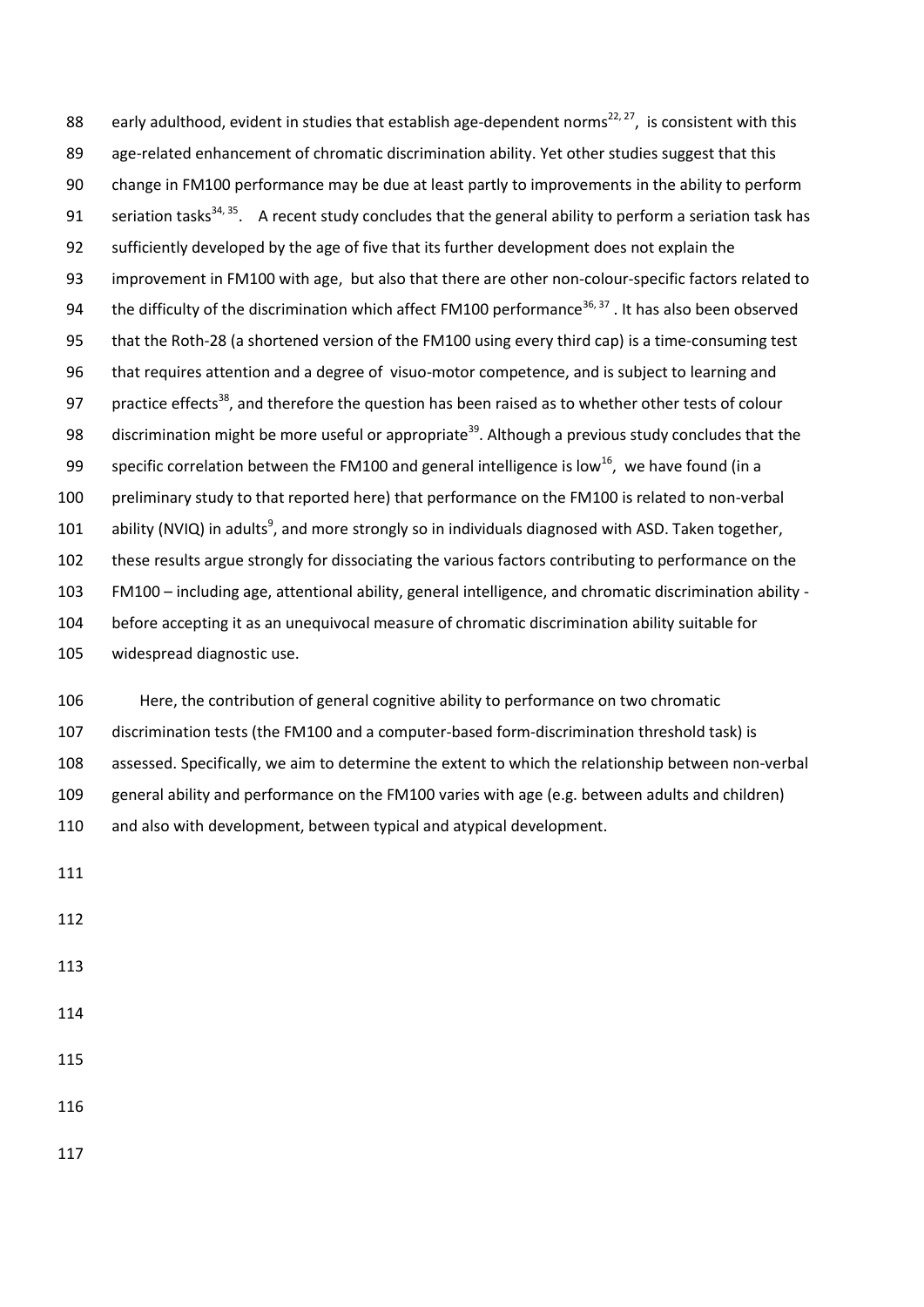#### **Methods**

#### a) Participants

 Ninety-two participants took part in the study, split across five different participant groups on the basis of chronological age (adult/child) and the typicality of their development (typically developing/atypically developing). All adult participants gave informed consent. For the child groups, parental consent was obtained and assent was given by the participant prior to the start of the experiment in line with the Declaration of Helsinki. Ethical approval was given from the Faculty of Medical Sciences Ethics Committee, Newcastle University (Approval Code:00618/2012; for child participants) and from the Newcastle University Psychology Ethics Committee (Approval Code 060004; for adult participants) .

 There were two adult groups: a typically developing group (TD adult; n=28, mean age= 20.07 years, male=15, female=13) and an atypically developing group diagnosed with ASD (ASD Adult; (n=18, mean age=18.11, male=15, female=3). There were no psychiatric or developmental disorder diagnoses in the TD Adult group. Intelligence was assessed using the Wechsler Abbreviated Scale of 132 Intelligence (WASI)<sup>[40](#page-21-0)</sup>. Verbal IQ (VIQ) was determined by Vocabulary and Similarities subtests, and Performance or Non-Verbal IQ (NVIQ) was measured using Block Design and Matrix Reasoning subtests.

 Three groups of children were recruited from local mainstream and special needs schools: two typically developing (TD) groups, 12 children aged 6-7 years old (TD 6-7y; male=5, female=7) and 19 children aged 8-9 years old (TD 8-9y; male=5, female=14); and one group of 17 children diagnosed with ASD plus one child with Williams Syndrome (ATY child; male=12, female=6). There were no developmental disorders reported for any children in the two TD groups. Four sub-tests of 140 the Wechsler Intelligence Scale for Children (WISC) Fourth Edition were administered as measures of IQ: Block Design, Picture Concepts, Vocabulary, and Similarities. NVIQ was determined by the combined scores on Block Design and Picture Concepts subtests. VIQ was calculated from the scores on Vocabulary and Similarities subtests. (See Table 1 for included participant demographics). All 144 participants were screened for colour deficiencies using the Neitz Test of Color Vision<sup>[42](#page-21-2)</sup>; all included participants were classified as normal trichromats.

 All participants were tested on the IQ tests described above and the Farnsworth-Munsell 100-Hue test (FM100) described below. Additionally, the three child groups (TD 6-7y, TD 8-9y, and ATY child) were tested on the chromatic contrast discrimination threshold test, described below. This test was developed for a children's colour perception test battery partly in response to the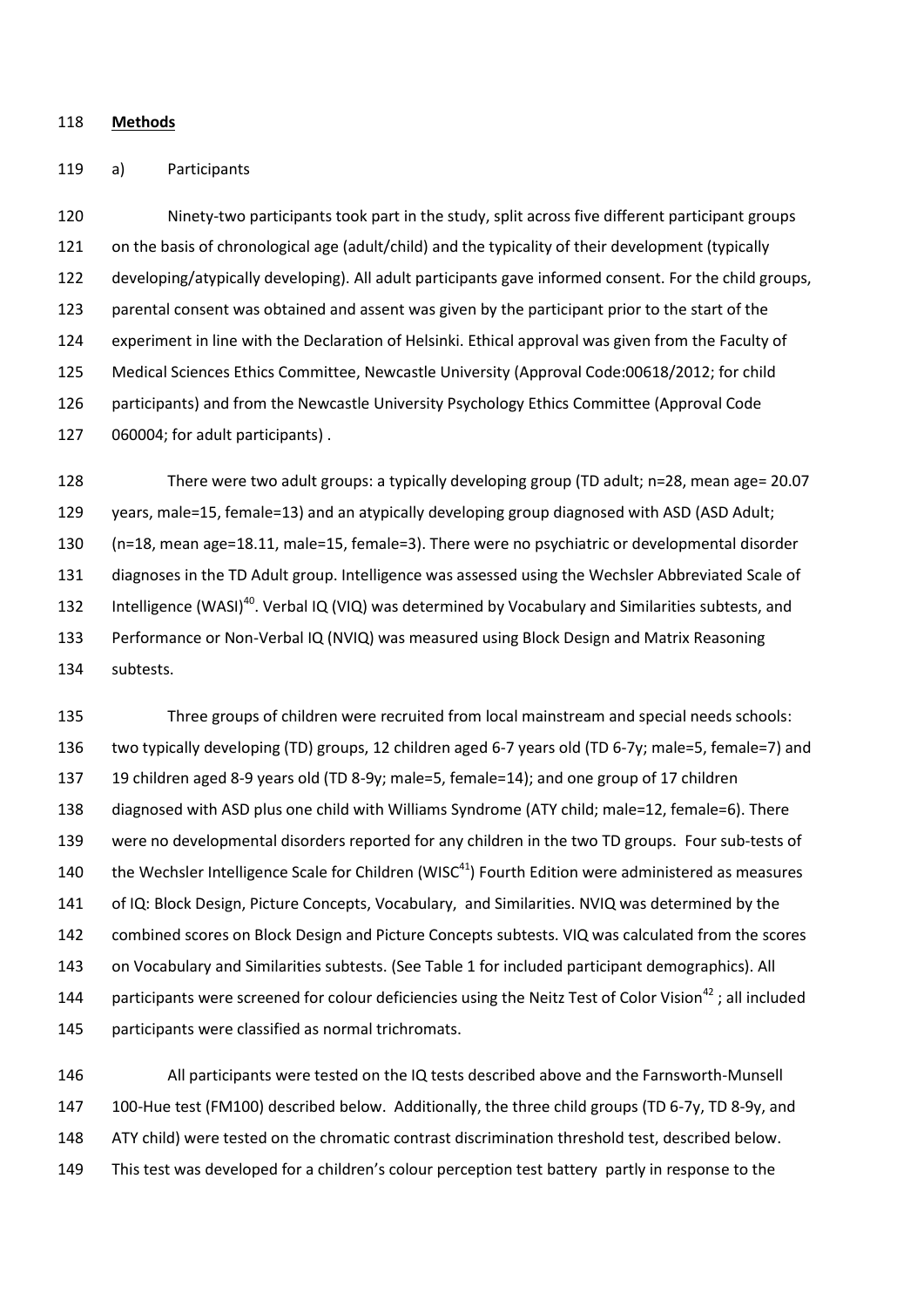ob[s](#page-19-13)erved relationship between performance on the FM100 and non-verbal ability (NVIQ) in adults<sup>9</sup> 150 151 and was therefore not available at the time of the adult testing.

 Results from six participants were removed from the FM100 analysis, for the following reasons: one ASD adult, one TD 6-7y child and two ATY child participants due to Total Error Scores of 154 over 500, implying poor task comprehension<sup>[22](#page-19-9)</sup>; one TD 8-9y child and one ATY child due to task non- completion (time constraints); one TD 8-9y child for deuteranomaly, as evidenced by Neitz Test screening and the FM100 error pattern. Table 1 reports indices for the remaining participants, whose FM100 results were included in analysis. On the chromatic contrast discrimination threshold test (see table S1), results were excluded from two ATY child participants due to task non-completion (time constraints), and from the one TD 8-9y child due to deuteranomaly.

160 **Table 1**. Participant group demographics, showing only participants whose results were included in

161 the FM100 analysis (see text for explanation). Chronological age is shown in years. Verbal and Non-

162 Verbal IQ are shown as standardised scores. In both adult groups, IQ was assessed using the WASI. In

- 163 child groups (TD 6-7y, TD 8-9y and ATY child) IQ was assessed using the WISC Fourth Edition.
- 164 Standard deviations are shown in brackets.
- 165

| Group            | <b>Chronological Age</b> | <b>Verbal IQ</b> | <b>Non-Verbal IQ</b> |
|------------------|--------------------------|------------------|----------------------|
| TD Adult (n=28)  | 20.07 (2.04)             | 96.36 (10.47)    | 108.89 (9.23)        |
| ASD Adult (n=17) | 18.12 (1.22)             | 86.35 (19.05)    | 93.59 (18.94)        |
| TD $6-7y$ (n=11) | 6.37(0.17)               | 111.45 (10.78)   | 109.27 (10.11)       |
| TD 8-9y (n=17)   | 8.95(0.31)               | 121.24 (11.84)   | 112.24 (13.79)       |
| ATY Child (n=15) | 12.06 (2.48)             | 71.4 (22.82)     | 85.53 (20.21)        |

166

# 167 b) Farnsworth-Munsell 100-Hue Test (FM100)

168 The Farnsworth-Munsell 100-Hue test <sup>[20](#page-19-7)</sup> is a measure of chromatic discrimination. It consists of 85 coloured caps split across four trays. The caps vary only in hue, with lightness and saturation kept constant. Each tray has 21 removable intermediate caps (with the exception of the first tray where there are 22 caps) whose hues vary smoothly between those of the two fixed caps at either end. Standard administration procedures were followed: For each tray, the intermediate caps are removed from the tray and placed in a random arrangement while the participant looks away. The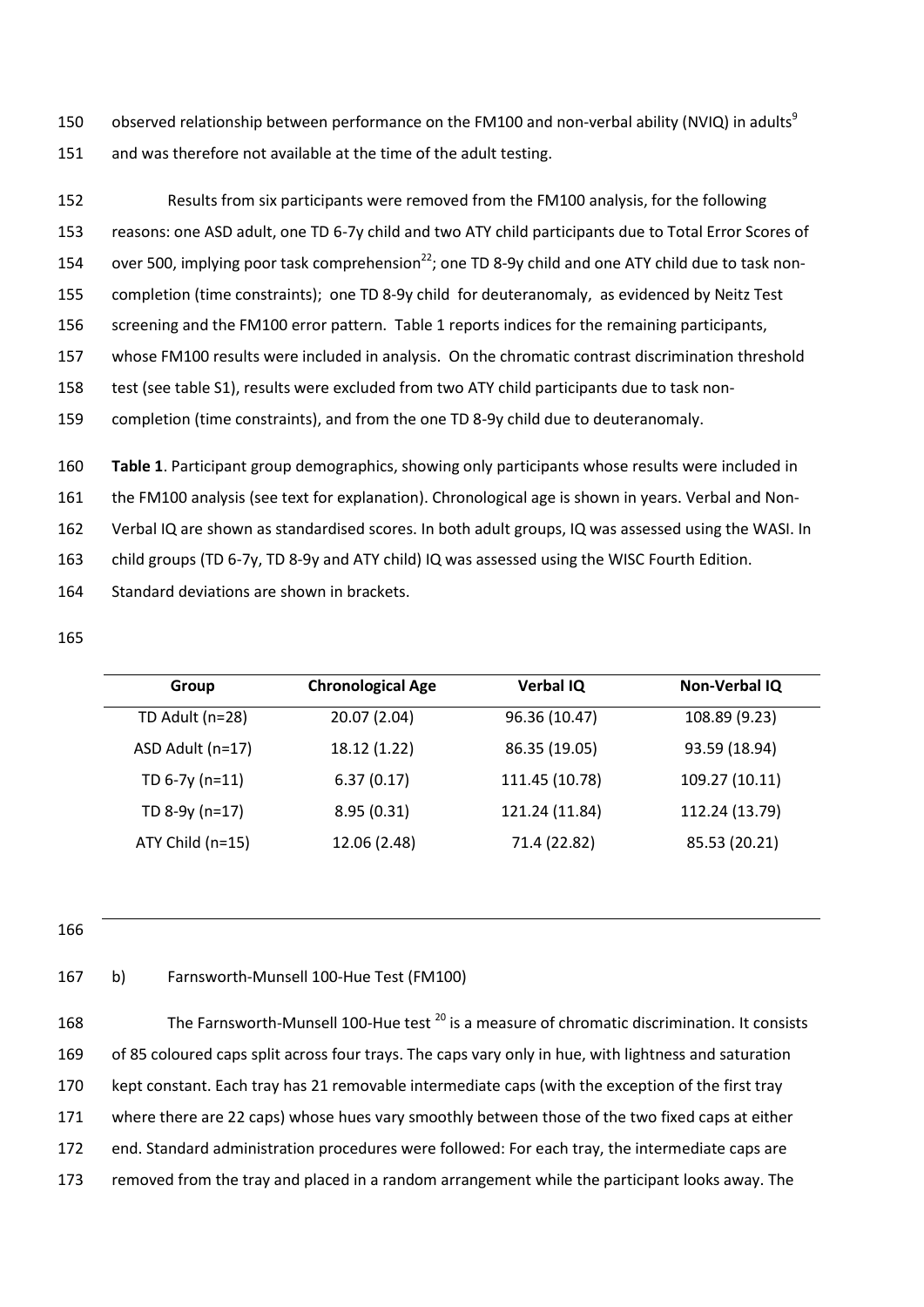participant is then asked to view and place the intermediate caps in the correct order in the tray between the two fixed caps, with as little difference in hue between neighbouring caps as possible. Standard prompts of, "Which colour is most like the one at the end?", were used to ensure that the task was understood correctly. The trays were completed in different orders between participants. The order in which the participant placed the caps was recorded by the experimenter. The task was completed under simulated daylight illumination of colour temperature 6500K (D65) produced by a 180 VeriVide D65 "Artificial Daylight" lamp.

 Standard scoring procedures were followed. Error scores for each tray position are calculated on the basis of the differences between its chosen cap and the two neighbouring caps, generating a baseline score of 2 for each cap when in perfect order. Error scores for caps at the end of each tray were calculated using the neighbouring cap in the same tray and the first cap of the next tray, so that all caps are considered on a continuum around the colour circle. The Total Error Score (TES) is computed by first subtracting the baseline score from each tray position error score and then summing all 85 individual error scores. Specific anomalies of colour vision are revealed by specific error patterns (clustering of cap transposition errors along the protan, deutan or tritan axes).

c) Chromatic Contrast Discrimination Threshold Test (CCDT)

i) Overview

 The Chromatic Contrast Discrimination Threshold (CCDT) was designed to isolate and assess discrimination within each of the cardinal chromatic mechanisms independently, similarly to the class of contemporary chromatic discrimination tests which include the Colour Assessment and 195 Diagnosis (CAD) test <sup>[29](#page-20-2)</sup> and the Cambridge Colour Test (CCT)  $30$ . It was developed for use in this and related studies of colour perception in children, with the requirements that it be engaging to children, portable, relatively quick to run, and easily reproduced without specialist equipment. The thresholds measured by the CCDT are comparable to those from the CAD and CCT, although exact comparisons cannot be made because of differences in the specific shape discrimination task used and the background chromaticity and luminance. The CCDT differs from the Farnsworth-Munsell 201 100-Hue test in that it directly measures thresholds for chromatic discrimination around a point of neutral chromaticity, whereas the FM100 does not measure thresholds but instead requires the observers to detect (and then seriate) chromatic differences between colours at a fixed distance from neutral chromaticity. These chromatic differences have been selected to be near threshold for normal observers (note that, in general, discrimination thresholds for hues of roughly equal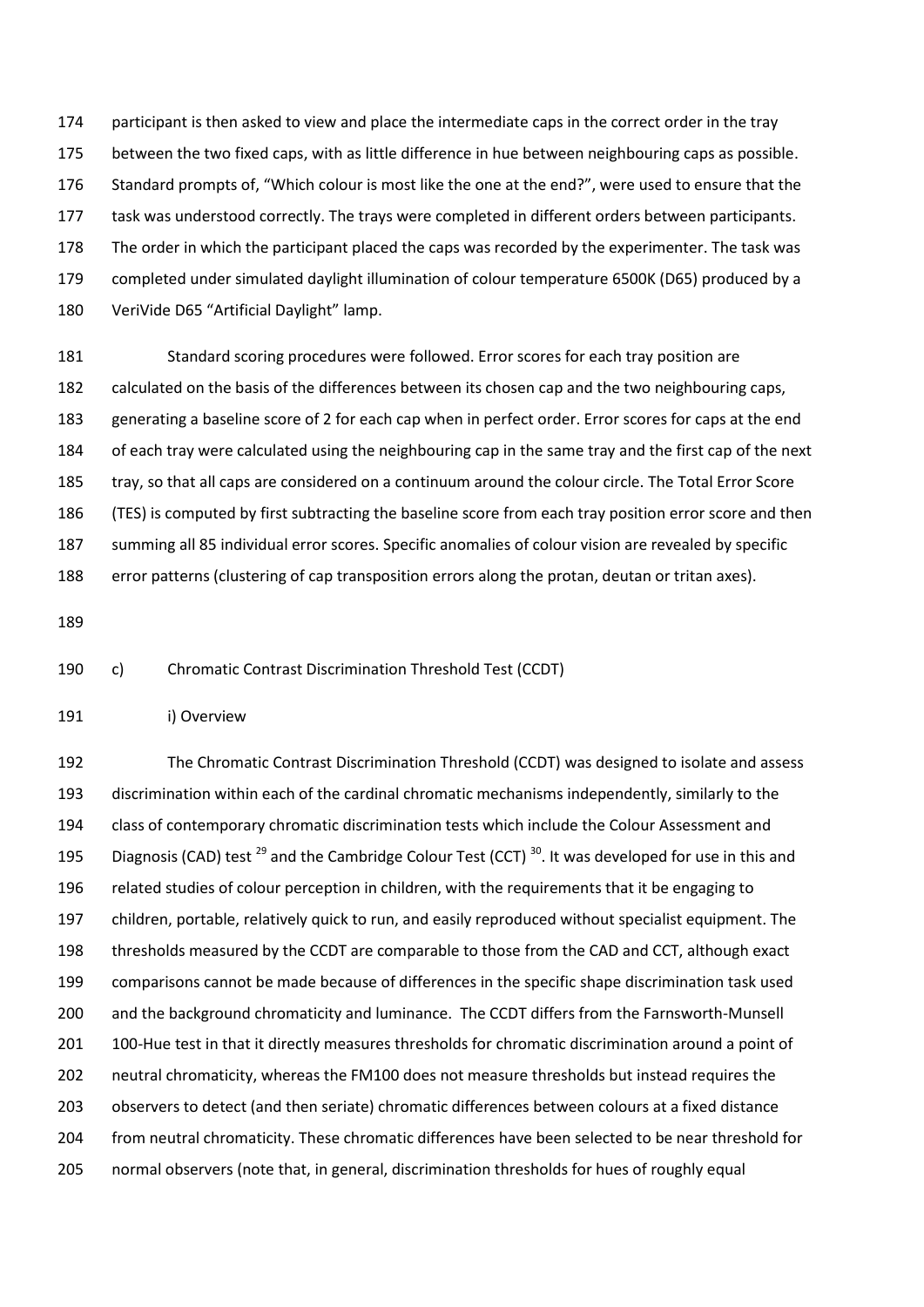luminance and saturation will differ from thresholds relative to a neutral chromaticity). Despite the 207 differences between the two types of test, other studies suggest that the age dependence for both is 208 similar<sup>33</sup>, supporting the assumption that both rely on the same basic chromatic processing mechanisms.

i) Apparatus and Setup

 Colour stimuli were displayed on a computer screen placed at the back of a black viewing box (36cm x 44.8cm x 62.3cm). Participants rested their heads on a chin rest placed centrally at the front of the box and viewed the screen through an aperture (13.5cm x 9cm) placed 21cm along the box length, from a distance of 62cm. One of two different computer setups was used to control the experiment, depending on the group: for the TD 6-7y and ATY child groups, the experiment ran on a Dell Inspiron Laptop with stimuli displayed on its 14-inch screen; while for the TD 8-9y group the 217 experiment ran on a custom built portable desktop tower, with standard components, running Windows 7 64-Bit edition with a PNY 600 10-bit graphics board with the stimuli displayed on a 10bit 23-inch Proart LCD monitor PA 238Q using a display port adapter. The same experimental programme (the Chromatic Contrast Discrimination Threshold test, or CCDT) was used for both setups, written in Matlab (v7.6.0, 2012b, The MathWorks, 2008, 2012), with graphics display 222 functions from Psychtoolbox<sup>[43](#page-21-3)</sup> and colorimetric conversion functions from *kccv* (a set of Matlab 223 routines based on standard formulae  $^{44}$  $^{44}$  $^{44}$  tailored for 8- or 10-bit displays appropriately); the 10-bit display used the NVIDIA QUADRO performance drivers. Spectral emission properties of both 225 screens were characterised using a PR-650 spectroradiometer and colorimetric calibration tables were checked regularly using a Minolta CS-100 chromameter and updated when necessary to ensure colorimetric accuracy of the displayed stimuli.

ii) Stimuli

229 On each trial, a single coloured arrow (visual angle = 1.83<sup>o</sup>), pointing either leftwards or rightwards, was presented. The vertical position of the arrow was randomly jittered from trial to trial 231  $5.51^\circ$  above and below the central fixation point (visual angle = 0.92 $^\circ$ ), on an achromatic grey 232 background (CIE 1931 coordinates: x=0.36, y=0.37; Y=20.46 cd/m<sup>2</sup> for the 8-bit display; x=0.314, 233 y=0.339; Y=64.8 cd/m<sup>2</sup> for the 10-bit display). The arrow colour was systematically varied in 234 increments along only one of the three cone-opponent-contrast axes (L-M or 'Red-Green'; S- (L+M) or 'Blue-Yellow'; L+M or 'luminance'; see supplementary material for further detail). The just- noticeable difference in arrow colour with respect to the background was calculated in ΔE units in a 237 perceptually uniform colour space (CIE  $L^*u^*v^*$  space).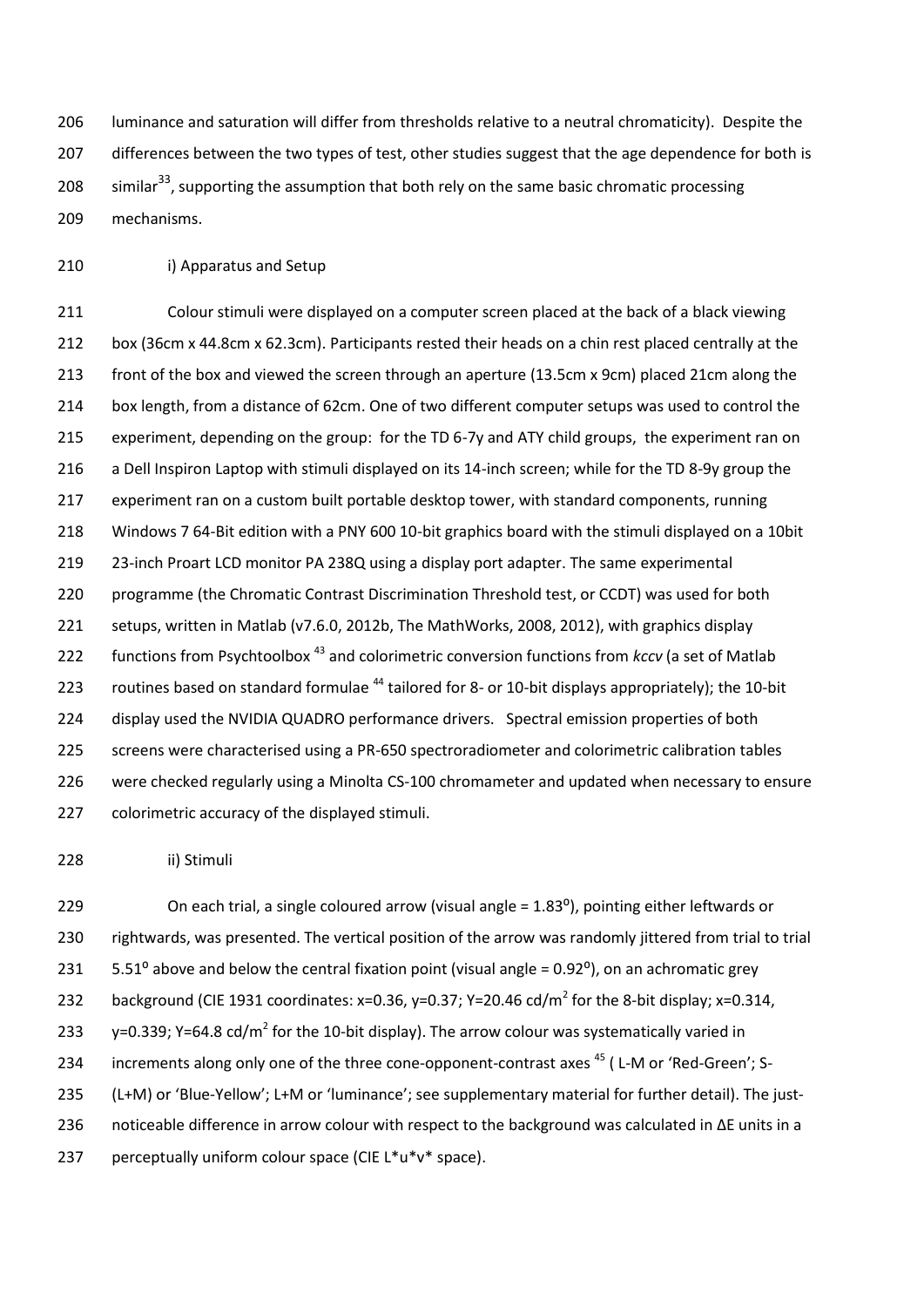iii) Design

 A staircase protocol was used to vary the colour difference between the arrow and 240 background on each trial, stepping through differences on each half of the red-green, blue-yellow 241 and luminance cone-opponent-contrast axes separately, beginning with supra-threshold difference 242 values and moving in progressively smaller increments to difference values that are just reliably 243 detected by the observer. A one-up/two-down procedure was used, in which the participant must be correct twice consecutively to go down the staircase (i.e. testing smaller colour differences) whereas an incorrect answer will take the participant up the staircase (i.e. testing larger colour differences). (Details of step sizes are provided in the supplementary material). Each colour axis was tested in a separate block of trials, with a maximum of 100 trials per colour axis (50 for each colour direction of the axis; e.g. 50 each for "bluer" and "yellower") and a maximum number of 30 reversals 249 per half-axis, with the two independent staircases for each half-axis randomly interleaved in the one block. Each trial began with a 500ms centrally positioned white fixation dot, followed by the target which appeared for 150ms. The participant had to respond whether the arrow pointed to either the left of right, by pressing the corresponding mouse button. There was no time limit on the response, and the next trial began immediately after the response had been given.

#### iv) Procedure

 Participants sat in front of the viewing box. Prior to the start of the experiment, the researcher checked that the participant understood the difference between left and right. A short practice set of highly visible arrows (with supra-threshold luminance contrast) was administered to check that the participant understood the experiment. After the practice set the actual experiment began. In a game-like format, participants were presented with a choice for each condition (each depicted by a different storybook image) and performed each condition only once. The order of condition was not counterbalanced but there was no significant difference of order for any of the groups (lowest p=0.11). Each colour-axis condition ran until either the maximum number of trials or maximum number of staircase reversals was reached. Once each condition had finished the participant was given a short break before continuing to the next condition. All conditions were either completed in one session or over two sessions.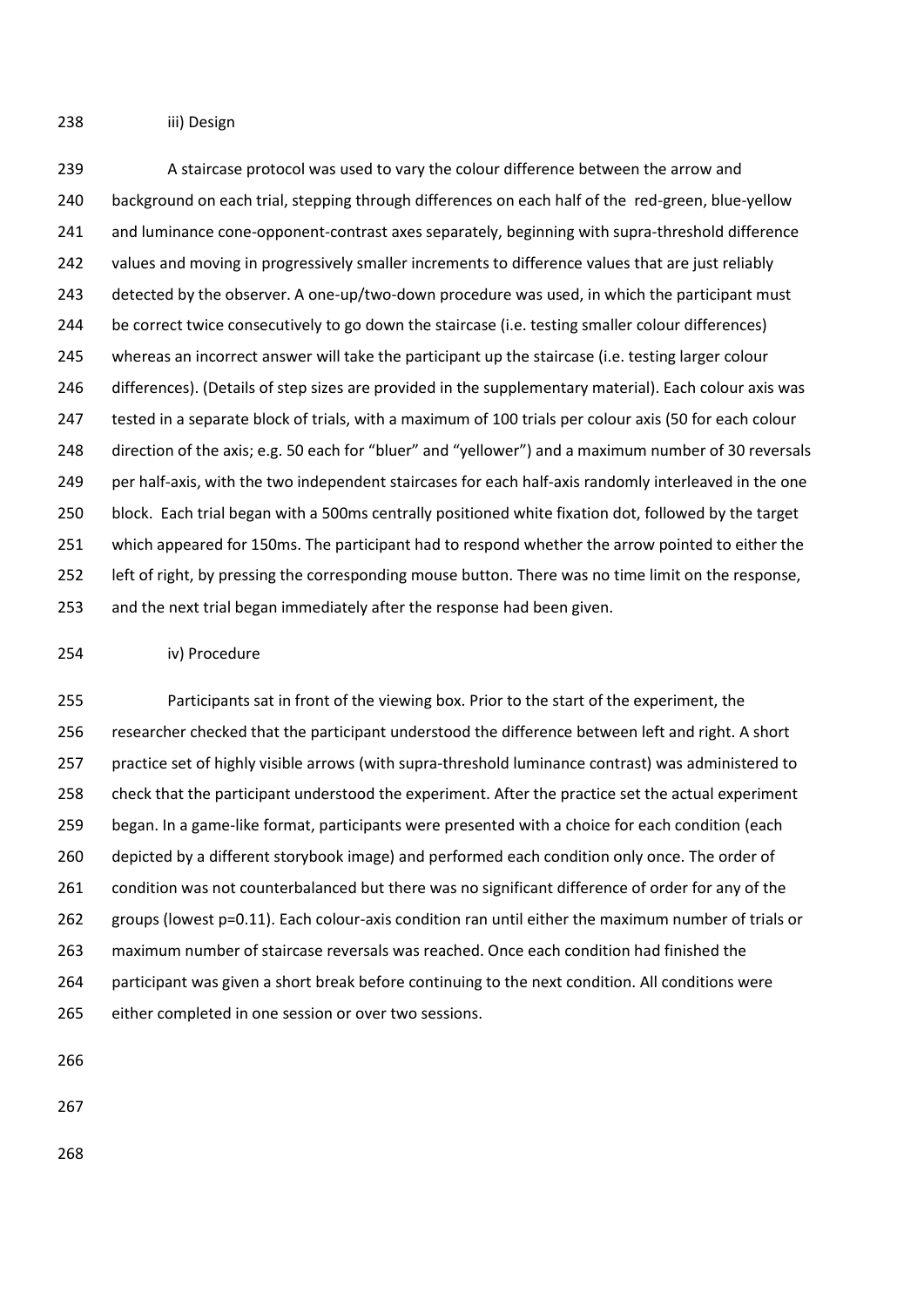## **Results**

## **Experiment 1: Farnsworth-Munsell 100-Hue Test Results**

 The error patterns of all included participants revealed no specific anomalies of colour vision. A one-way ANOVA conducted with Total Error Score (TES) as the dependent variable and a between- subjects factor of participant group found a significant difference in TES between groups, *F* (4, 83) = 274 11.83, p<0.001 (see figure 1). Subsequent post hoc t-tests using a Bonferroni-corrected p-value 275 revealed specific group differences: the TD adult group had significantly lower TES (mean TES = 45.79) than all other groups (highest *p*<0.001) and the TD 8-9y group had significantly lower TES (mean TES = 112.47) than the ATY child group (mean TES =209.47), *t*(30)=-3.16, *p*<0.05 (TD 6-7 group mean TES = 197.64; ASD adult group mean TES = 123.29). No other specific group TES comparisons revealed significant differences (lowest *p*=0.115).



Figure 1 – Total Error Scores (TES) for the FM100 for each participant group. Higher TES reflects

poorer performance on the test. Errors bars are +/- one standard error. The \* denotes a significant

difference from the expected age-appropriate norms reported by Kinnear & Sahraie (2002).

a) Correlation of IQ with TES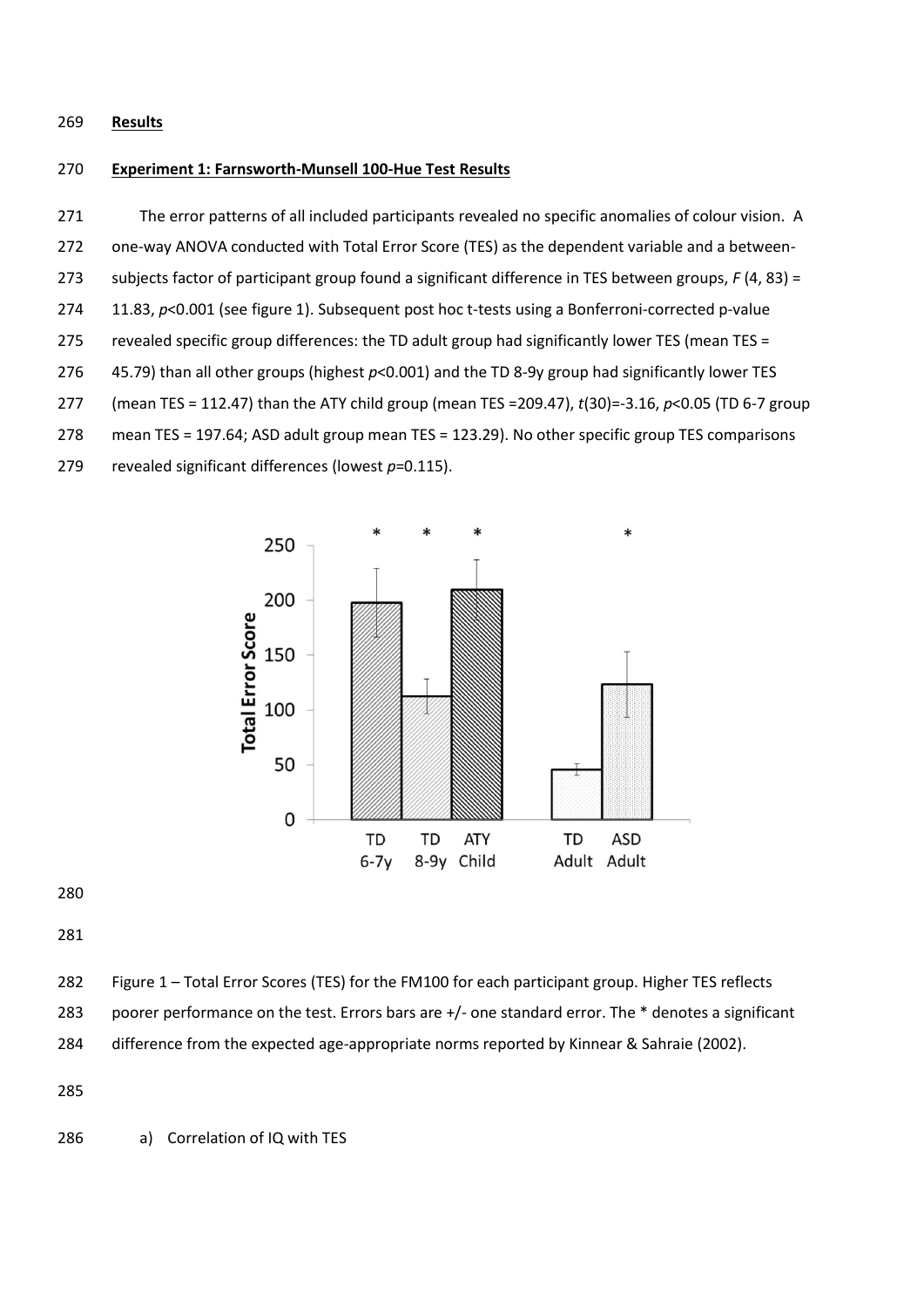Correlations were calculated for each group between TES and standardised scores on VIQ and NVIQ subscales of respective IQ tests. For VIQ and TES correlations, significant correlations were found for ASD adult (*r*=-0.68, *p* <0.005), and ATY child groups (*r*=-0.58, *p*<0.05). No other VIQ/TES correlations were significant (lowest *p*=0.33). For NVIQ correlations with TES there were significant correlations for ASD adults (*r*=-0.89, *p*<0.001), TD6-7y (*r*=-0.63, *p*<0.05), TD 8-9y (*r*=-0.65, *p*<0.005), and ATY child groups (*r*=-0.62, *p*<0.05) (see Figure 2). A trend towards significance was observed for the TD adult group (*r*=-0.32, *p*=0.095).



 Figure 2 – Individual standardised NVIQ scores plotted against FM100 Total Error Scores. Lines are least-squares best fits for each group. In both graphs, ASD groups are represented by filled shapes and solid lines. (a)Adult groups: The TD adult group are denoted by unfilled triangles and the ASD adult group by filled black circles. (b) Child groups: The TD 6-7y group are denoted by grey asterisks\*, the TD 8-9y group by grey crosses, and the ATY child group by filled black squares.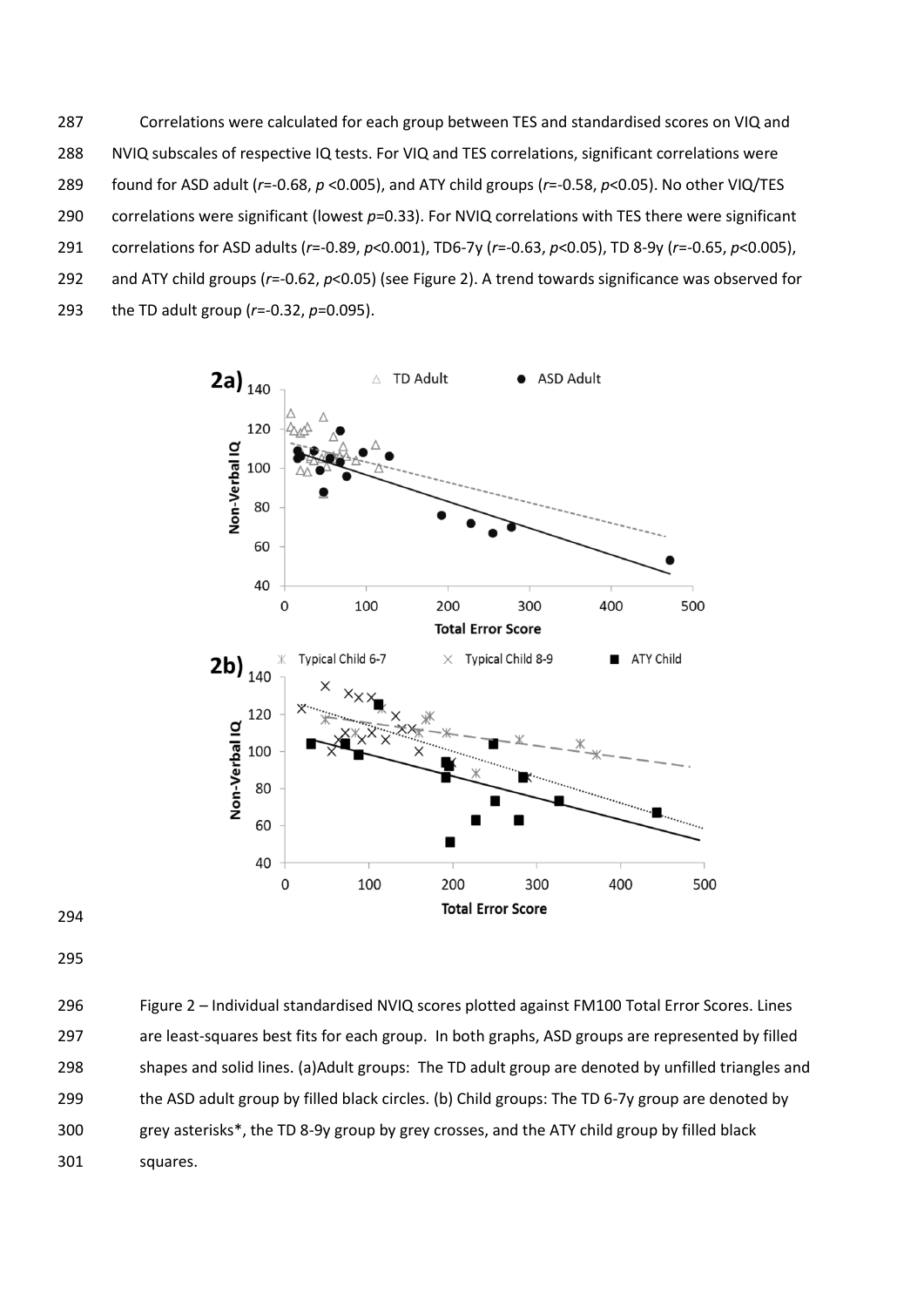#### b) Relation to previously reported age-norms

304 Comparisons between the TES found in this sample and expected age-norms<sup>[22](#page-19-9)</sup> were made. Difference scores between observed and expected scores for every participant were calculated, with a negative score indicating worse performance relative to the expected age score and a positive score better performance (see figure 1). One-sample t-tests were conducted against a value of 0 to reveal any significant deviations in each participant sample relative to expected age norms. Significantly better than expected performance was found in the TD 6-7y, *t*(10)=2.81, *p*<0.05 and TD 8-9y, *t*(16)=2.4, *p*<0.05, groups and significantly worse than expected performance for the ASD adult, *t*(16)=2.65, *p*<0.05, and ATY child, *t*(14)=-3.65, *p*<0.005, groups. No significant differences with age-expected norms were found for the TD adult group, *t*(27)=1.02, *p*=0.32.

a) Discrimination thresholds on chromatic and luminance axes

 Individual staircases for each colour half-axis were analysed for convergence and excluded from further analysis if either of two conditions were met: (a) no reversals in the final 20% of trials or (b) final stimulus contrast less than or equal to zero, relative to background chromaticity. If the staircase for one half-axis did not meet these conditions, the staircase in the other half-axis was also discarded from analysis. For any one axis (Red-Green (R-G), Blue-Yellow (B-Y), or luminance (LUM)), a maximum of 6 participants' staircases were excluded on these criteria for the ATY child group, and a maximum of 3 were excluded for the TD 6-7 child group. All staircases in the TD 8-9y group were accepted. All participants described in Table S1 in the supplementary material contributed acceptable data for at least one axis.

323 Threshold contrasts for each of the six half-axes were calculated in  $\Delta E_{\text{UV}}$  units, as described above. The two thresholds for the two directions for each condition were then averaged together to give an overall threshold for each cardinal axis (e.g. blue and yellow individual thresholds were averaged together for a B-Y axis threshold). To normalise the threshold distributions for each colour 327 axis,  $\Delta E_{\text{uv}}$  thresholds were converted to a logarithmic scale.

 To compare thresholds between colour axes, data collected from the 8-bit display (TD 6-7y and ATY child groups) and 10-bit display (TD 8-9y child group) systems were analysed separately, given the difference in background luminance between the systems, which affects the absolute magnitude of the thresholds. For the former, a two-way ANOVA with participant group (TD 6-7y/ 332 ATY child) and colour axis as fixed factors and threshold  $(\Delta E_{uv})$  as dependent factor revealed a significant main effect for colour axis, *F*(1,56)=15.78, *p*<0.001. Post-hoc tests revealed that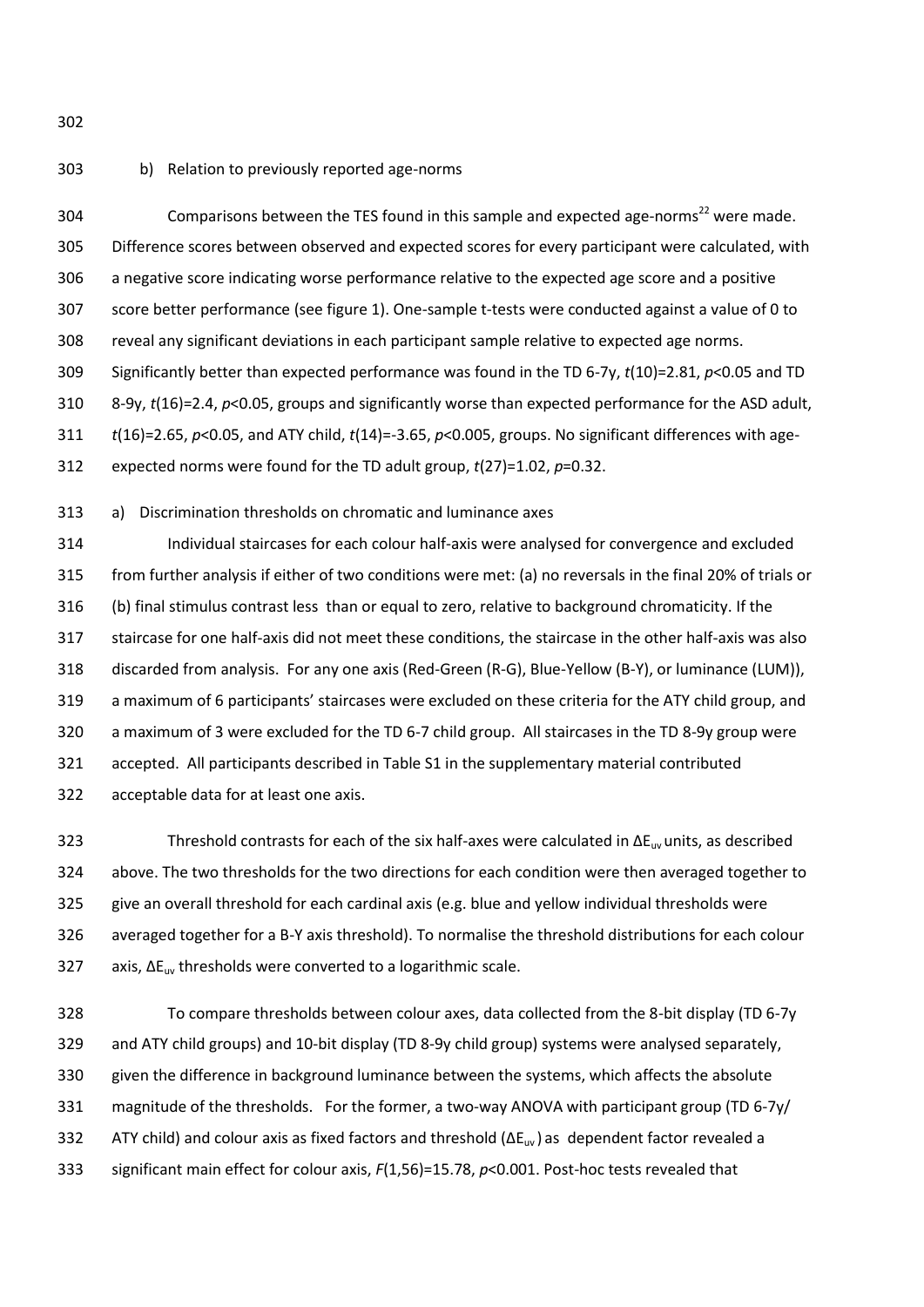thresholds were significantly lower for the luminance than both R-G and B-Y colour axes for both TD 6-7y (highest *p*<0.001) and ATY child groups (highest *p*<0.001). There was no significant difference between R-G and B-Y thresholds for either group (lowest *p*=0.329). A significant main effect was also observed for group, *F*(1,56)=15.781, *p*<0.001. Post-hoc tests conducted for each colour axis further revealed significant differences between groups on the B-Y axis, *t*(19)=2.93, *p*<0.05, with thresholds significantly higher for the ATY vs TD 6-7y child groups, but not for luminance (*p*=0.22) or R-G axes (*p*=0.19).

- Similarly, for data from the TD 8-9y child group, a two-way repeated-measures ANOVA with
- 342 a within-subjects factor of colour axis (3 levels) revealed a significant main effect of axis,
- *F*(2,34)=39.46, *p*<0.001, with luminance thresholds significantly lower than both R-G, *t*(17)=12.9,
- *p*<0.001, and B-Y, *t*(17)=6.18, *p*<0.001, thresholds. R-G and B-Y thresholds did not significantly differ
- from each other, *t*(17)=1.6, *p*=0.13.



- Figure 3 Average discrimination thresholds for the luminance, red-green and blue-yellow colour
- axes, as determined by the Chromatic Contrast Discrimination Threshold test. The three groups (TD
- 6-7y, TD 8-9y, and ATY child) are indicated by different diagonal line shading, as shown in the legend.
- Error bars indicate standard errors.

c) Correlations of Thresholds with IQ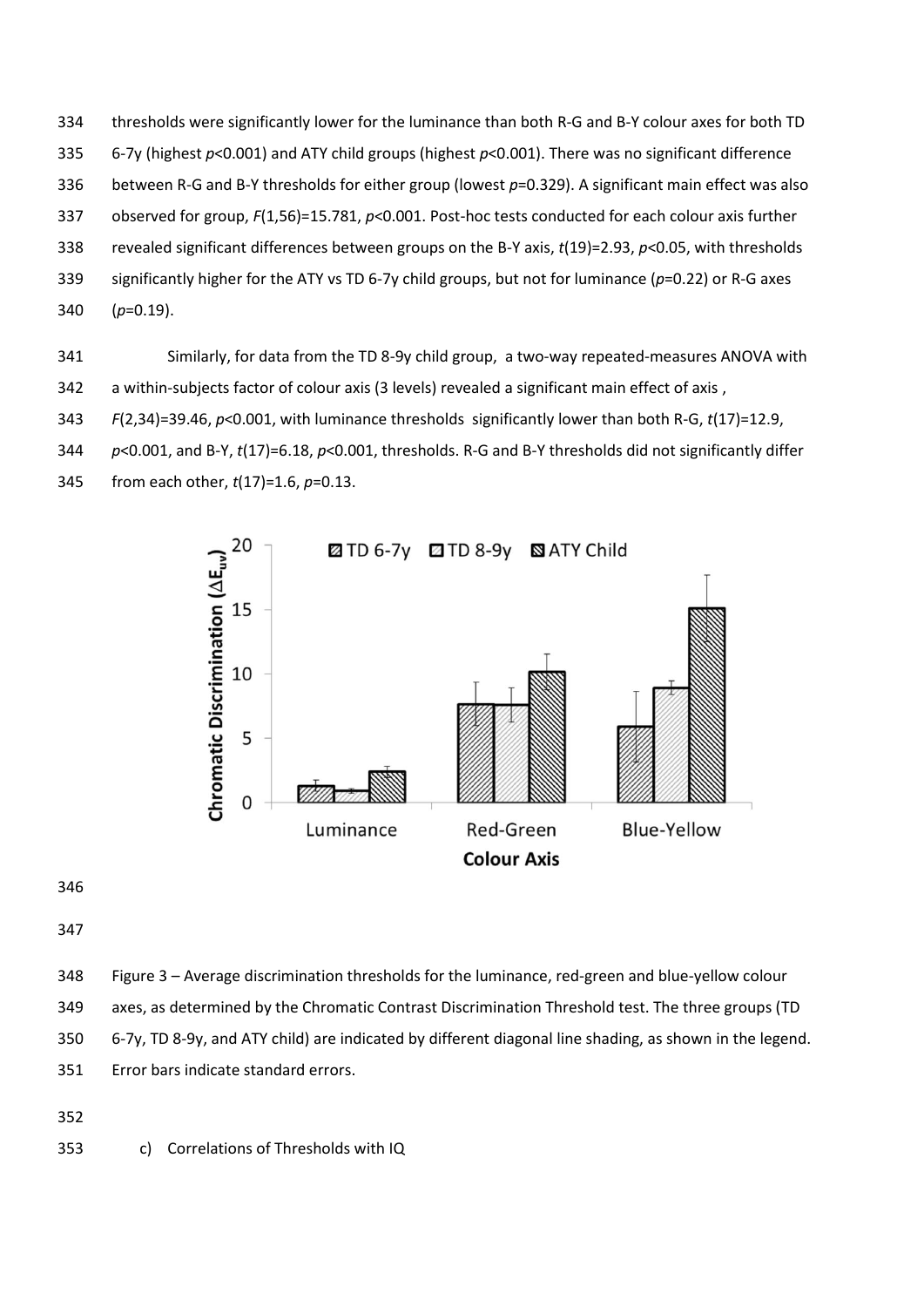Correlation analyses were conducted to reveal relationships between VIQ and NVIQ and discrimination thresholds on the three colour axes, using adjusted p-values to control for multiple comparisons. No significant correlations were found in any participant group for either VIQ (lowest *p*=0.18) or NVIQ (lowest *p*=0.22).

d) Correlations between FM100 and Chromatic threshold

 Correlation analyses were conducted to examine the relationship between performance on the FM100 and CCDT tests. Performance was again split via participant group. For the CCDT test, the mean chromatic discrimination threshold was calculated by averaging the B-Y and R-G thresholds. No significant correlation was found for the TD 6-7y child group (*p*=0.73). A significant correlation for the ATY child group was found (*r*=0.83, *p*<0.001), while a trend towards significance was revealed for the TD 8-9y child group, *r*=0.44*, p*=0.08.

#### **Regression Analysis**

 To further assess the role of possible factors on FM100 performance, a multiple regression was carried out to estimate the extent to which performance on the FM100 might be predicted by NVIQ, chronological age and chromatic discrimination (as measured by the average B-Y and R-G thresholds from the CCDT test. This was done to gain an overall measure of chromatic discrimination to make this analogous to the TES on the FM100). Four predictors were included in the model: NVIQ, chronological age, development typicality (Typical/Atypical) and chromatic discrimination threshold. The analysis included only participants who completed both the FM100 and the CCDT test, from all child groups. Predictors were entered into the regression model using the backward entry method, appropriate in the absence of an *a priori* theory for which predictors would explain the most variance in FM100 performance. From this procedure, two models were generated. Model 1 included all of the variables, while Model 2 included all variables except for participant group (development typicality) since this factor was found not to be a significant predictor (see Table 2). Overall, both models significantly explained substantial variance in FM100 performance: Model 1 explained 53.2% of the variance, *F*(4,30)=8.54, *p*<0.001 while Model 2 explained 53.1% of the variance, *F*(3,31)=11.70, *p*<0.001. Additional regression models run on data from all participant groups alone and in combination are described in the supplementary materials; in all models, NVIQ is always the highest predictor, and although CCDT thresholds are significant predictors when used solely, they explain much less variance than NVIQ-only models.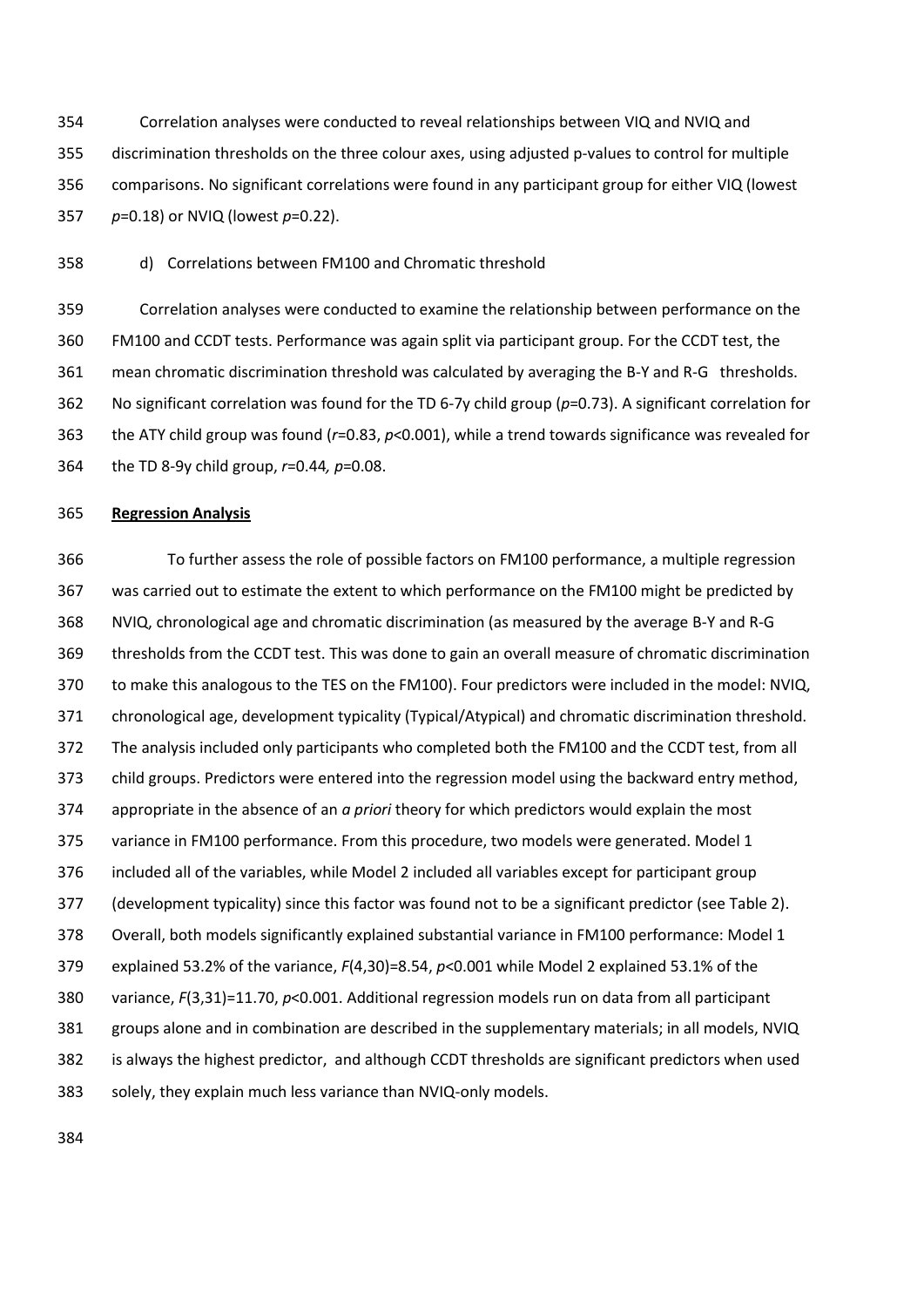**Table 2.** Backward stepwise regression model for the contributions to FM100 performance of distinct factors: NVIQ, chromatic discrimination, chronological age and development typicality. Model 1 includes all of the predictor variables; Model 2 omits only development typicality. The symbols \*, \*\*, \*\*\* denote significance at *p*<0.05, *p*<0.01 and *p*<0.001 respectively.

- Model 1 Model 2 Variable *B SE B* β *B SE B* Β NVIQ -3.629 0.953 -0.737\*\*\* -3.743 0.859 -0.76\*\* Chromatic Discrimination 236.143 106.66 0.369\* 231.364 103.896 0.361\* Chronological Age -1.9 0.769 -0.557\* -1.767 0.614 -0.518\*\* Development 13.69 46.23 0.064  $R^2$ 0.532 0.531 F-value 11.701
- 

**Discussion**

 The major finding in this study is that non-verbal general ability differentially affects participants' performance on two different chromatic discrimination tasks. The results from experiment 1 show that performance on the FM100 is significantly associated with non-verbal ability in all groups except typically developing adults. Furthermore, this association is stronger in children, and even stronger in atypically developing individuals (the majority with ASD). The results from experiment 2 demonstrate, conversely, that this association between general ability and colour perception in the younger age groups does not hold for the computer-based chromatic discrimination threshold test (CCDT).

 The results therefore strongly suggest that the FM100 is not an unequivocal measure of colour discrimination but conflates this with a measure of "non-verbal ability", providing evidence for previous suggestions that cognitive factors unrelated to chromatic discrimination ability 404 influence performance on the task<sup>[9,](#page-19-13) [37](#page-20-10)</sup>. The FM100 performance-NVIQ correlation slopes are steeper and more significant in the child groups than adult. Furthermore, the results of the regression model suggest that non-verbal ability is a significant predictor of performance in addition to age and the ability to discriminate between colours.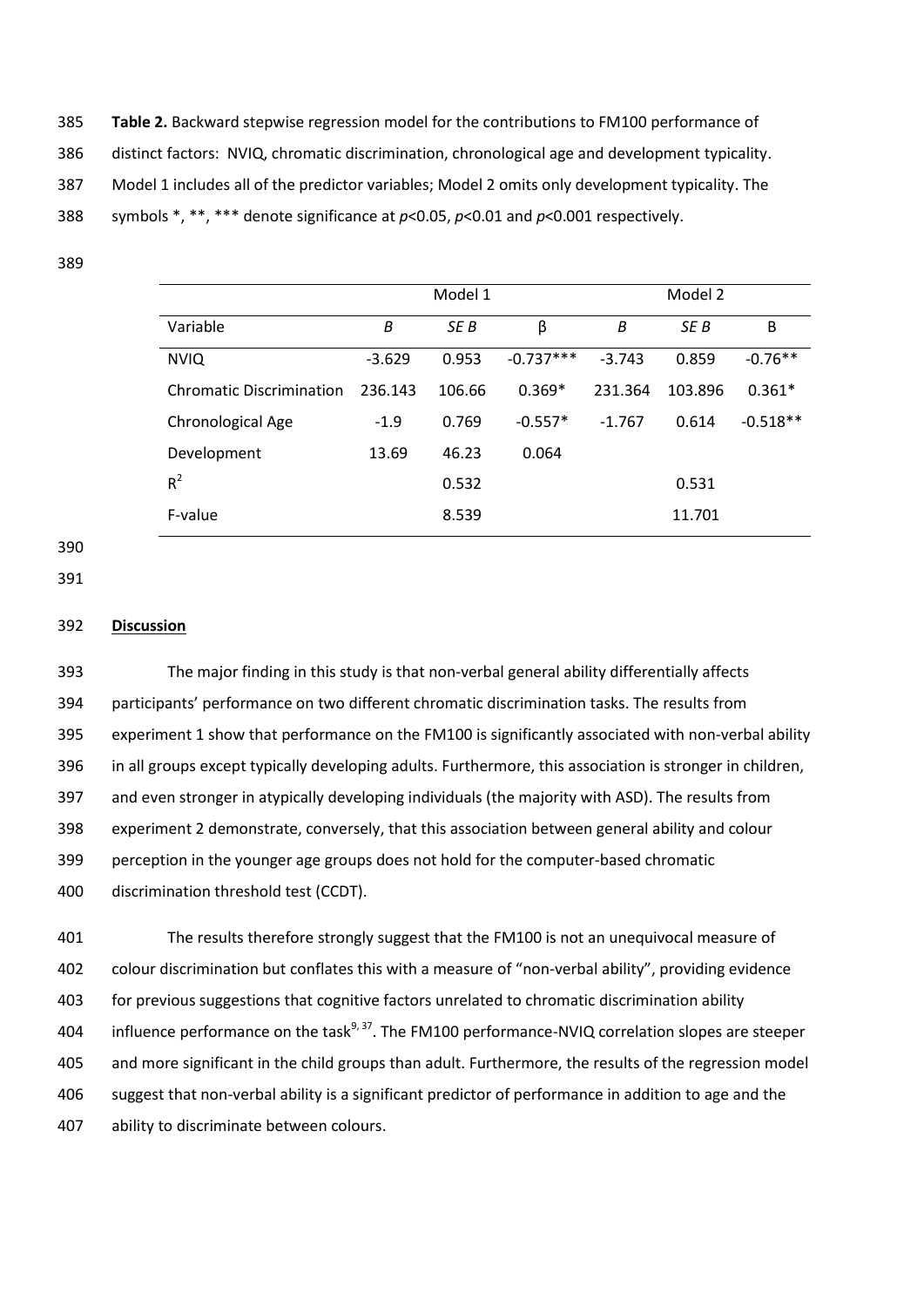When considering why the FM100 is associated with general cognitive ability but the chromatic discrimination threshold test is not, the relative task demands are important. Successful performance on the FM100 requires attentional and visuospatial abilities in addition to chromatic discrimination ability. Spatial comparisons are required between the selected and non-selected caps. Attention switching between the local field – in making a comparison between two adjacent caps, and the global field - in overseeing the entire colour gradient - is also essential for good performance. These task demands may be influenced by different factors in each group. In typically 415 developing children competency of global processing does not develop until late into childhood<sup>[46](#page-21-6)</sup>. 416 Individuals with ASD are more likely to process visual information locally rather than globally and 417 to have difficulty switching between local and global processing<sup>[48](#page-21-8)</sup>. Non-verbal ability may also differentially affect performance between groups. Better performance in the older TD groups may reflect more mature global processing competency than in the younger TD groups. Poorer performance in the ASD groups may be the result of difficulty both in sustaining and switching of attention between local and global fields of the FM100.

[22](#page-19-9) These results have implications for the FM100 norms that have previously been reported<sup>22</sup>. 423 These norms implicitly assume that performance is unrelated to IQ and that task demands are consistent between different ages. In the current study, both TD child groups are above average in non-verbal ability and perform significantly better than expected from the Kinnear and Sahraie  $\,$  (2002) norms<sup>[22](#page-19-9)</sup>. Given that the number of participants in both studies is similar for each respective age group, this comparison calls into question the reliability of the norms for these age groups and 428 more so for the younger age groups for which the number of observers is even smaller (e.g. 9 429 observers for age 5 years)<sup>[22](#page-19-9)</sup>. These results, combined with those from a preliminary study by 430 Hurlbert and colleagues <sup>[9](#page-19-13)</sup> instead suggest that caution must be exercised when using FM100 norms, for all ages, but especially for younger children or clinical populations where the NVIQ is lower than average with respect to chronological age, given that the relationship between FM100 performance and NVIQ is stronger for groups of the latter type.

 In comparison to the FM100, the CCDT has fewer task demands. This test of chromatic discrimination requires attention on a trial-by-trial basis only to identify the direction of an arrow. 436 Like other standardised tests in whose class the CCDT falls (e.g. the CCT  $^{30}$  $^{30}$  $^{30}$  and the CAD  $^{29}$  $^{29}$  $^{29}$ ), the CCDT measures discrimination thresholds along isolated chromatic directions away from a fixed adaptation point. Although other colour discrimination tasks have been adapted for use with 439 children (e.g. the CCT<sup>[49](#page-21-9)</sup>), to our knowledge these have yet to be demonstrated as independent of general ability. Other standardised chromatic discrimination threshold tests call on more complex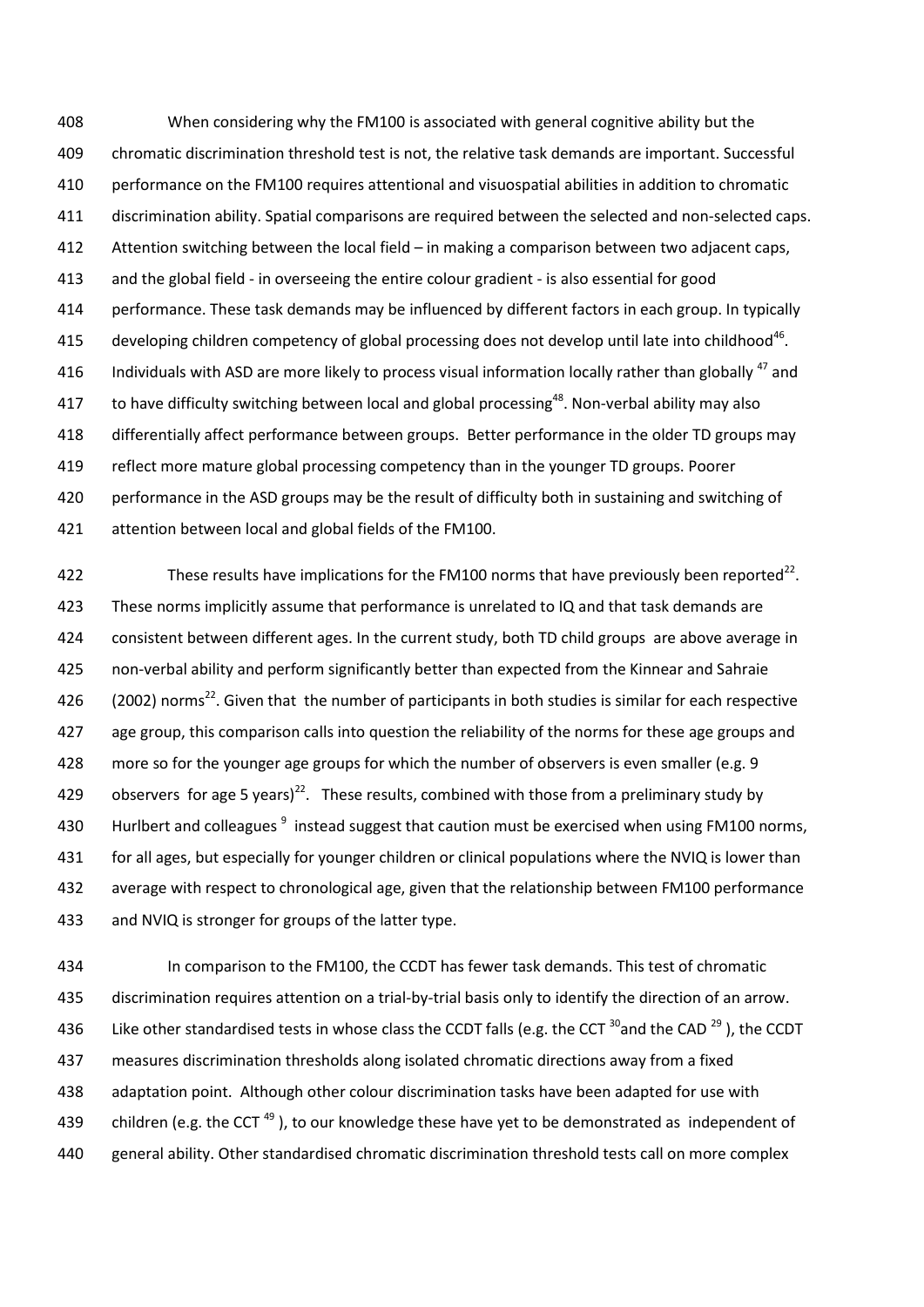aspects of visual processing which may introduce additional confounds when used in children: the  $CCT^{30}$  $CCT^{30}$  $CCT^{30}$ , for example, requires participants to identify a global shape composed from local elements 443 while the CAD (or City Colour Vision Test<sup>[50](#page-21-10)</sup>) requires participants to discriminate the direction of a 444 moving stimulus<sup>[29,](#page-20-2) [50](#page-21-10)</sup>. The former thus presents a potential confound in distinguishing between 445 deficits in local chromatic discrimination vs global shape processing, while the latter may be unable to dissociate between deficits in motion direction discrimination vs chromatic discrimination, which 447 are known to develop at different rates in children  $^{33, 51}$  $^{33, 51}$  $^{33, 51}$  $^{33, 51}$  The CCDT task used in this study may provide a more direct measurement of chromatic discrimination by being a simple shape identification task, which requires only a coarse binary judgement of left versus right, does not depend on numeracy or literacy skills, and does not involve a trade-off between local and global processing, involving the discrimination of only a single large shape against a uniform background. Performance is more likely 452 to be independent of developmental stage or cognitive ability, allowing for age variations in chromatic discrimination to be more accurately captured. Because participants continue the task only until they reach their own individual threshold, task difficulty also remains constant between individuals even though other factors such as chronological age or chromatic discrimination ability may differ between participants. Because of their shared properties, we would expect CCDT performance to share the same pattern of age dependence as that demonstrated for the CCT and  $\cdot$  CAD<sup>[32](#page-20-5)</sup>, and our ongoing studies support this expectation.

 Although we have here carried out the CCDT only in the younger age groups and therefore demonstrated this independence only for those groups, we would expect the independence to hold for the adult groups also, particularly given their better chromatic discrimination ability, higher 462 absolute IQ, and increased attentional capacity relative to children<sup>[52](#page-21-12)</sup>.

463 It is not possible from this study to address specifically whether sensory processing is related 464 to general ability, as suggested by other studies<sup>[13,](#page-19-3) [19](#page-19-6)</sup>. Nonetheless, the results here do highlight the importance of using multiple tests within the same sensory processing domain when assessing this link. For example, the results of the FM100 alone would suggest that there is a link between sensory (chromatic) discrimination and intelligence, while the results of the CCDT test alone would suggest that there is no such relationship. The differential correlation between non-verbal ability and the FM100/CCDT test demonstrate that different tests measuring the same sensory (chromatic) discrimination may give different results depending on the different task demands. In order to more accurately tease apart the possible relationship between intelligence and sensory discrimination, comparisons need to be made on performance from multiple tests measuring the same sensory domain.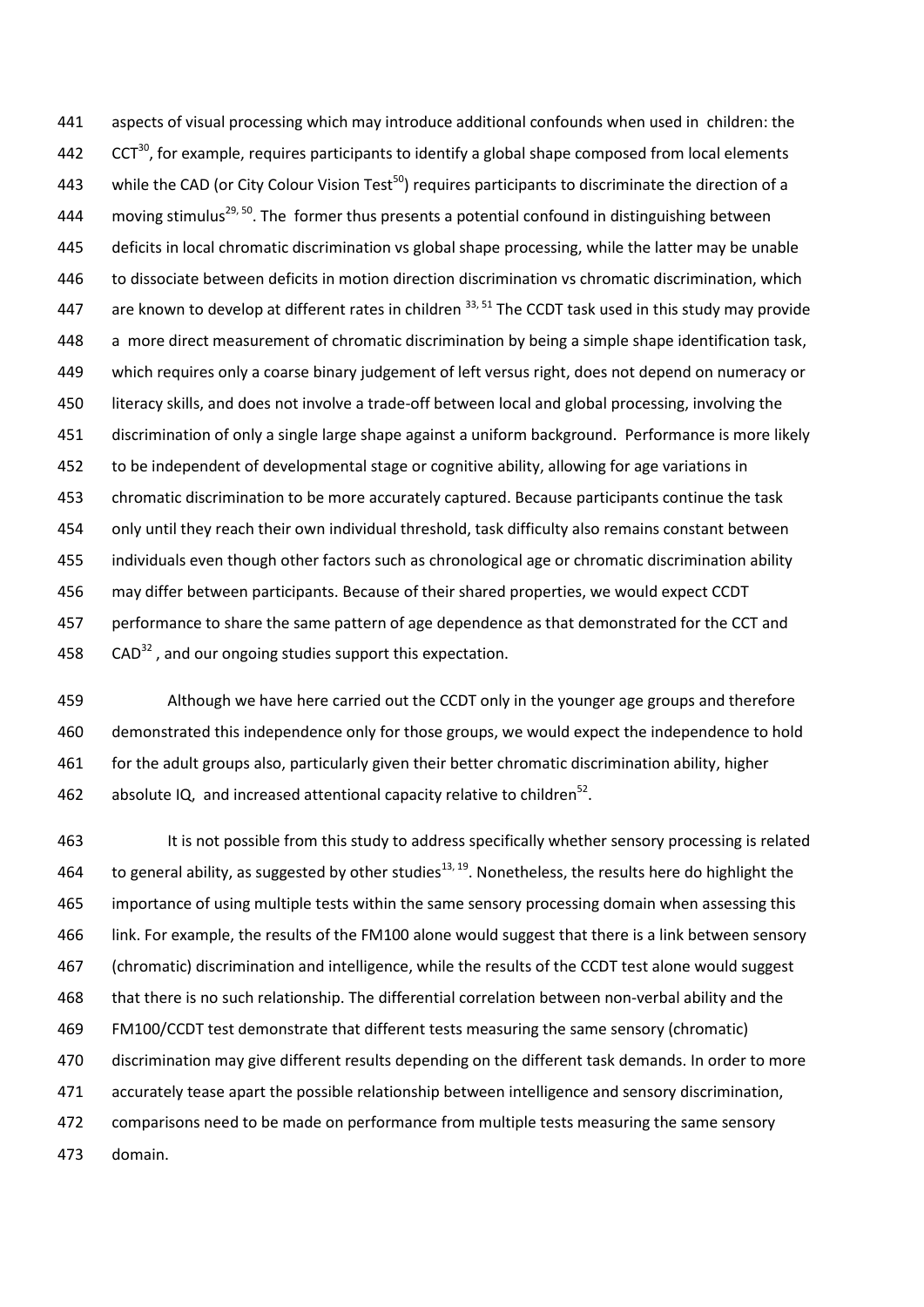In summary, we show that general ability affects performance on two different colour discrimination tasks differently: performance on the FM100 is associated with non-verbal ability while the chromatic contrast discrimination task is not. This result impacts upon the appropriateness of the clinical use of the FM100. The results from this study suggest that the use of an appropriate psychophysical task which has fewer task demands and is of equal difficulty across all ages will give a

more accurate measure of colour discrimination and ultimately visual function in participants.

## **Acknowledgements**

The authors thank the teachers and students at Tasker House, Newcastle College, Barndale House

School, South Gosforth First School, Bamburgh School, and Collingwood School, for their help and

participation. The authors also acknowledge the research assistance of undergraduate students

Charlotte Reay, Max O'Collins and Vikki Ingram. The authors also thank two anonymous reviewers

for their very helpful comments on an earlier draft of this manuscript. MBC thanks Dr. Deborah Riby

and Professor Ann Le Couteur for their general supervisory support. For research studentship

support, we gratefully acknowledge the Estate of David Murray Garside (MBC), the Newcastle Vision

Fund (MBC), and the EPSRC (EP/H022325/1).

<span id="page-18-0"></span> 1. Treisman AM, Gelade G. A feature-integration theory of attention. *Cognit Psychol* 1980;12:97-136.

<span id="page-18-1"></span> 2. Tanaka J, Weiskopf D, Williams P. The role of color in high-level vision. *Trends in Cognitive Sciences* 2001;5:211-215.

<span id="page-18-2"></span> 3. Whitehead RD, Re D, Xiao D, Ozakinci G, Perrett DI. You Are What You Eat: Within-Subject Increases in Fruit and Vegetable Consumption Confer Beneficial Skin-Color Changes. *PLoS ONE* 2012;7:e32988. doi: 32910.31371/journal.pone.0032988.

<span id="page-18-3"></span> 4. Roberson D, Davies I, Davidoff J. Color categories are not universal: Replications and new evidence from a stone-age culture. *J Exp Psychol Gen* 2000;129:369-398.

<span id="page-18-4"></span> 5. Palmer SE, Schloss KB. An ecological valence theory of human color preference. *Proc Natl Acad Sci U S A* 2010;107:8877-8882.

<span id="page-18-5"></span> 6. Ling Y, Hurlbert A. Role of color memory in successive color constancy. *J Optical Soc Am A* 2008;25:1215-1226.

<span id="page-18-6"></span> 7. Franklin A, Sowden P, Burley R, Notman L, Alder E. Color Perception in Children with Autism. *Journal of Autism and Developmental Disorders* 2008;38:1837-1847.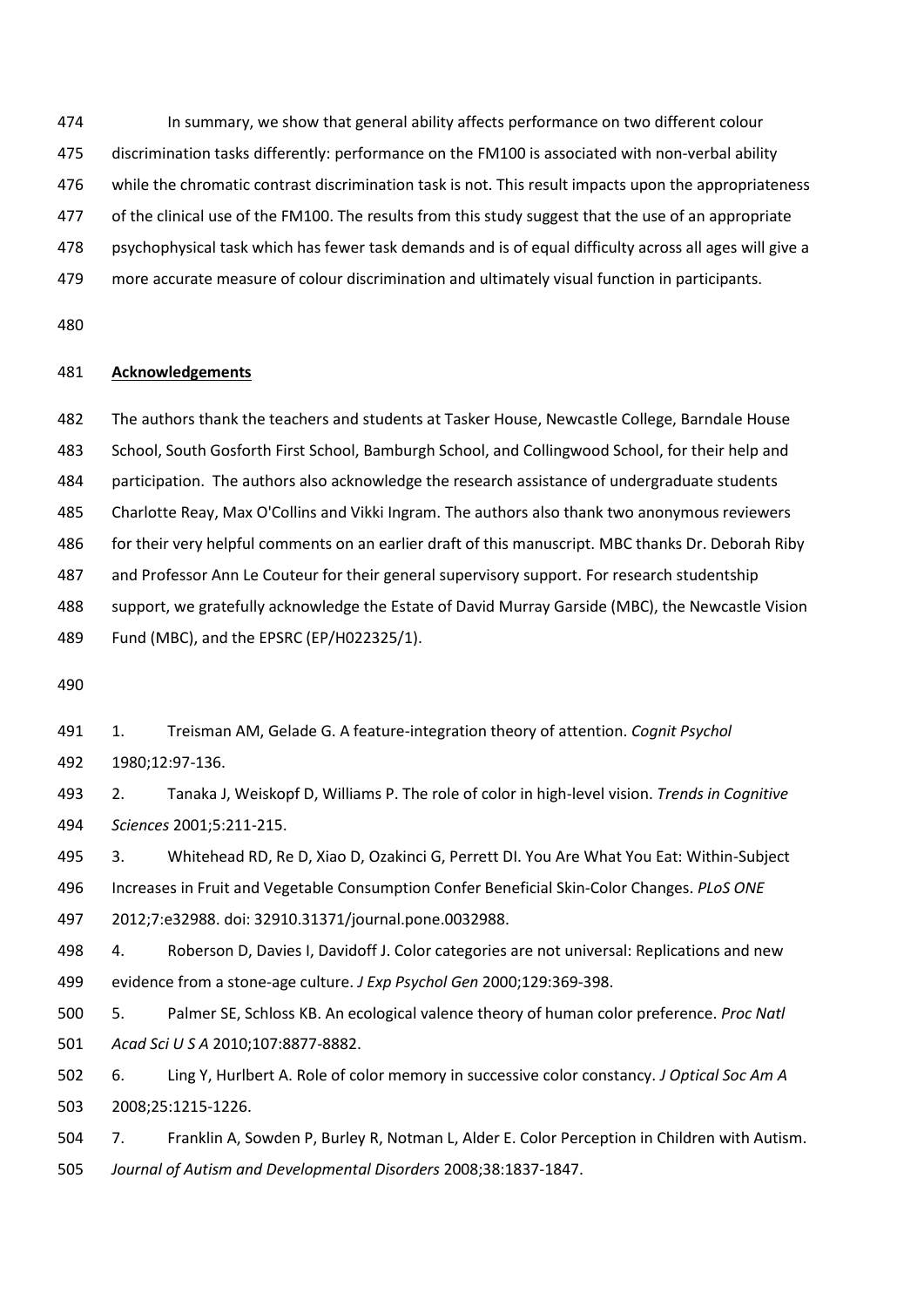- <span id="page-19-11"></span> 8. Franklin A, Sowden P, Notman L, et al. Reduced chromatic discrimination in children with autism spectrum disorders. *Developmental Science* 2010;13:188-200.
- <span id="page-19-13"></span>9. Hurlbert A, Loveridge C, Ling Y, Kourkoulou A, Leekam S. Color Discrimination and

Preference in Autism Spectrum Disorder. *Journal of Vision* 2011;11:429.

- <span id="page-19-0"></span>10. Banaschewski T, Ruppert S, Tannock R, et al. Colour perception in ADHD. *Journal of Child*
- *Psychology and Psychiatry* 2006;47:568-572.
- <span id="page-19-1"></span>11. Kim S, Chen S, Tannock R. Visual function and color vision in adults with Attention-
- Deficit/Hyperactivity Disorder. *Journal of Optometry* 2014;7:22-36.
- <span id="page-19-2"></span> 12. Farran EK, Cranwell MB, Alvarez J, Franklin A. Colour discrimination and categorisation in Williams syndrome. *Res Dev Disabil* 2013;34:3352-3360.

<span id="page-19-3"></span>13. Galton F. Inquiries into human faculty and its development. London: Dent; 1883.

- <span id="page-19-4"></span> 14. Spearman C. "General Intelligence," Objectively Determined and Measured. *Am J Psychol* 1904;15:201-292.
- <span id="page-19-5"></span> 15. Deary IJ. Sensory discrimination and intelligence: Postmortem or resurrection? *Am J Psychol* 1994;95-115.
- <span id="page-19-12"></span>16. Acton GS, Schroeder DH. Sensory discrimination as related to general intelligence.
- *Intelligence* 2001;29:263-271.
- 17. Deary IJ. Intelligence and auditory discrimination: Separating processing speed and fidelity of stimulus representation. *Intelligence* 1994;18:189-213.
- 18. Li S-C, Jordanova M, Lindenberger U. From good senses to good sense: A link between tactile information processing and intelligence. *Intelligence* 1998;26:99-122.
- <span id="page-19-6"></span> 19. Melnick MD, Harrison BR, Park S, Bennetto L, Tadin D. A strong interactive link between sensory discriminations and intelligence. *Curr Biol* 2013;23:1013-1017.
- <span id="page-19-7"></span>20. Farnsworth D. The Farnsworth-Munsell 100-Hue Test for the examination of color
- discrimination: Manual. Baltimore: Macbeth; 1957.
- <span id="page-19-8"></span>21. Dain SJ. Clinical colour vision tests. *Clinical and Experimental Optometry* 2004;87:276-293.

<span id="page-19-9"></span>22. Kinnear PR, Sahraie A. New Farnsworth-Munsell 100 hue test norms of normal observers for

each year of age 5–22 and for age decades 30–70. *British Journal of Ophthalmology* 2002;86:1408-

- 1411.
- <span id="page-19-10"></span>23. Gunther KL, Neitz JAY, Neitz M. A novel mutation in the short-wavelength-sensitive cone
- pigment gene associated with a tritan color vision defect. *Vis Neurosci* 2006;23:403-409.
- 24. Heywood CA, Gadotti A, Cowey A. Cortical area V4 and its role in the perception of color. *J*

*Neurosci* 1992;12:4056-4065.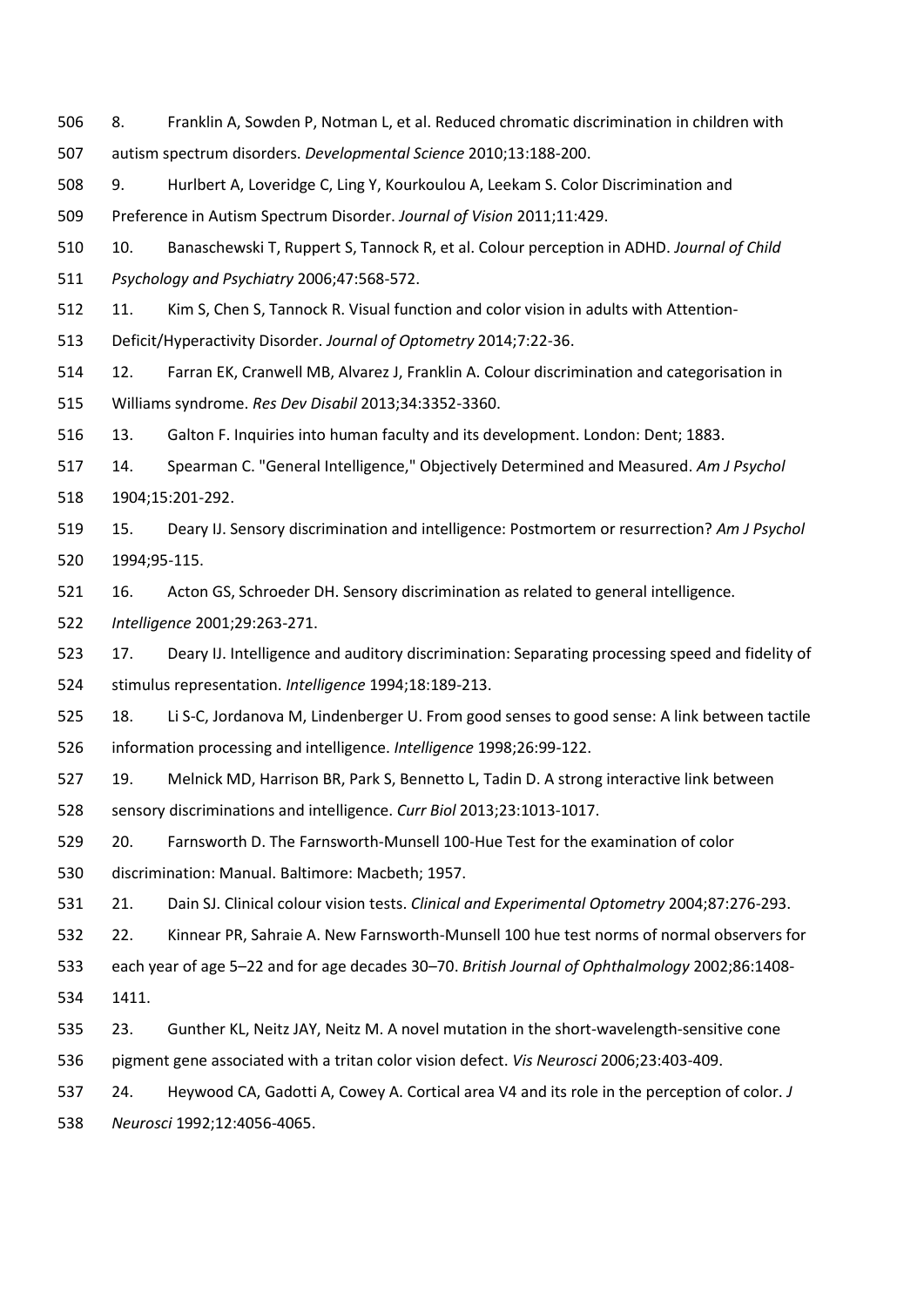25. Ménage MJ, Papakostopoulos D, Dean Hart JC, Papakostopoulos S, Gogolitsyn Y. The

 Farnsworth-Munsell 100 hue test in the first episode of demyelinating optic neuritis. *Br J Ophthalmol* 1993;77:68-74.

26. Victor JD, Maiese K, Shapley R, Sidtis J, Gazzaniga MS. Acquired central dyschromatopsia:

analysis of a case with preservation of color discrimination. *Clin Vision Sci* 4:183-196.

<span id="page-20-0"></span> 27. Knoblauch K, Saunders F, Kusuda M, et al. Age and illuminance effects in the Farnsworth-Munsell 100-hue test. *Appl Opt* 1987;26:1441-1448.

<span id="page-20-1"></span>28. Beirne RO, McIlreavy L, Zlatkova MB. The effect of age-related lens yellowing on

Farnsworth–Munsell 100 hue error score. *Ophthalmic and Physiological Optics* 2008;28:448-456.

<span id="page-20-2"></span>29. Birch J, Barbur JL, Harlow AJ. New method based on random luminance masking for

measuring isochromatic zones using high resolution colour displays. *Ophthalmic and Physiological* 

*Optics* 1992;12:133-136.

<span id="page-20-3"></span>30. Regan BC, Reffin JP, Mollon JD. Luminance noise and the rapid determination of

discrimination ellipses in colour deficiency. *Vision Res* 1994;34:1279-1299.

<span id="page-20-4"></span> 31. Paramei GV, Oakley B. Variation of color discrimination across the life span. *J Optical Soc Am A* 2014;31:A375-A384.

<span id="page-20-5"></span>32. Barbur JL, Rodriguez-Carmona M. Colour vision changes in normal aging. In: Elliot AJ,

Fairchild MD (eds), *Handbook of Color Psychology*: Cambridge University Press; In Press.

<span id="page-20-6"></span> 33. Knoblauch K, Vital-Durand F, Barbur JL. Variation of chromatic sensitivity across the life span. *Vision Res* 2001;41:23-36.

<span id="page-20-7"></span> 34. Birch J. *Diagnosis of Defective Colour Vision*. 2nd ed. Oxford: England: Butterworth Heinemann; 2001.

<span id="page-20-8"></span> 35. Karpf RJ, Goss AE, Small MY. Naming, Selection, and Ordering of Color ("Hue") by Young Children. *J Gen Psychol* 1974;90:297-314.

<span id="page-20-9"></span> 36. Dain SJ, Ling BY. Cognitive abilities of children on a gray seriation test. *Optometry and Vision Science* 2009;86:E701 - E707.

<span id="page-20-10"></span> 37. Dain SJ, Ling BY. Cognitive Abilities of Children on a Gray Seriation Test. *Optom Vis Sci* 2009;86:E701-E707 710.1097/OPX.1090b1013e3181a1059d1046.

<span id="page-20-11"></span> 38. Schroeder A, Kreutz M, Meyer M, Erb C. Influence of learning effects on the results of the cap-sorting test Roth 28-hue (E) desaturated: Influence of learning effects on colour-arrangement tests. *Color Research and Application* 2007;32:16-21.

<span id="page-20-12"></span>39. Foote KG, Neitz M, Neitz J. Comparison of the Richmond HRR 4th edition and Farnsworth-

Munsell 100 Hue Test for quantitative assessment of tritan color deficiencies. *J Optical Soc Am A*

2014;31:A186-A188.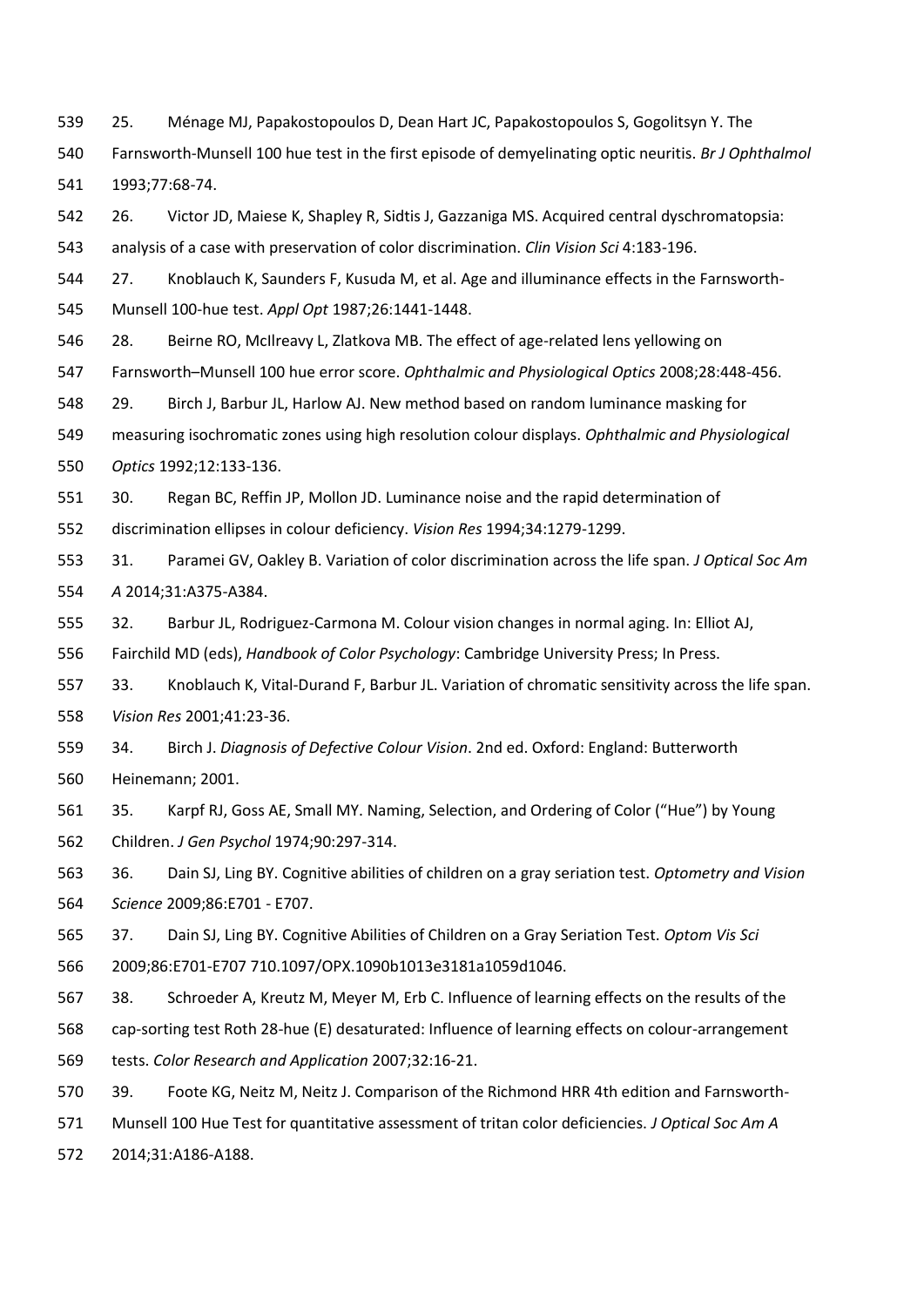- <span id="page-21-0"></span> 40. Wechsler D. *Wechsler abbreviated scale of intelligence*. San Antonio, TX: Psychological Corporation; 1999.
- <span id="page-21-1"></span> 41. Wechsler D. Wechsler Intelligence Scale for Children - Fourth Edition. San Antonio, TX: Harcourt Assessment, Inc; 2003.
- <span id="page-21-2"></span> 42. Neitz J, Summerfelt P, Neitz M. *The Neitz Test of Color Vision*. Los Angeles: Western Psychological Service; 2001.
- <span id="page-21-3"></span>43. Brainard DH. The Psychophysics Toolbox. *Spat Vis* 1997;10:433-436.
- <span id="page-21-4"></span> 44. Wolf K. The Modulation of Simultaneous Chromatic Contrast. *Institute of Neuroscience.*  Newcastle Upon Tyne: University of Newcastle Upon Tyne; 2011:402.
- <span id="page-21-5"></span>45. Eskew RT, McLellan JS, Giulianini F. Chromatic detection and discrimination. In:
- Gegenfurtner KR, Sharpe LT (eds), *Color Vision: From Genes to Perception.* Cambridge, UK: University Press; 1999:345-368.
- <span id="page-21-6"></span> 46. Kramer JH, Ellenberg L, Leonard J, Share LJ. Developmental sex differences in global-local perceptual bias. *Neuropsychology* 1996;10:402-407.
- <span id="page-21-7"></span> 47. Plaisted K, Swettenham J, Rees L. Children with Autism Show Local Precedence in a Divided Attention Task and Global Precedence in a Selective Attention Task. *The Journal of Child Psychology*
- *and Psychiatry and Allied Disciplines* 1999;40:733-742.
- <span id="page-21-8"></span>48. Rinehart NJ, Bradshaw JL, Moss SA, Brereton AV, Tonge BJ. A deficit in shifting attention
- present in high-functioning autism but not asperger's disorder. *Autism* 2001;5:67-80.
- <span id="page-21-9"></span>49. Goulart PRK, Bandeira ML, Tsubota D, Oiwa NN, Costa MF, Ventura DF. A computer-
- controlled color vision test for children based on the Cambridge Colour Test. *Vis Neurosci* 2008;25:445-450.
- <span id="page-21-10"></span>50. Barbur JL, Harlow AJ, Plant GT. Insights into the different exploits of colour in the visual
- cortex. *Proceedings of the Royal Society of London B: Biological Sciences* 1994;258:327-334.
- <span id="page-21-11"></span>51. Parrish EE, Giaschi DE, Boden C, Dougherty R. The maturation of form and motion
- perception in school age children. *Vision Res* 2005;45:827-837.
- <span id="page-21-12"></span> 52. McAvinue LP, Habekost T, Johnson KA, et al. Sustained attention, attentional selectivity, and attentional capacity across the lifespan. *Attention, Perception, & Psychophysics* 2012;74:1570-1582.
- 

## **Supplementary Information**

**Farnsworth-Munsell 100-Hue Test Results**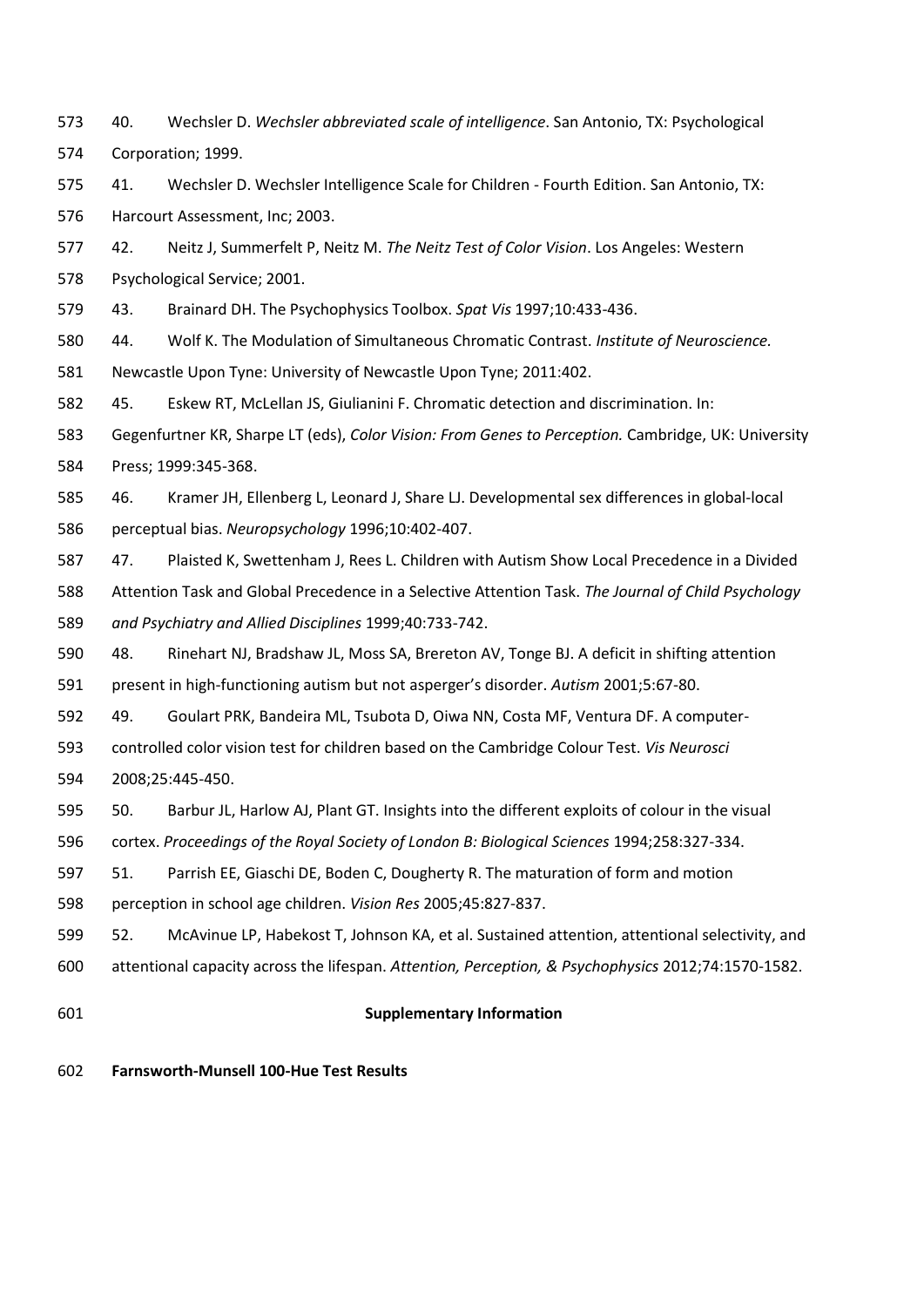

Figure S1. Sample Farnsworth-Munsell 100-Hue error plots for two participants. Error scores at individual cap positions around the hue circle are represented by radial distance of the black contour from the centre. The error scale, shown by labels on concentric grey contours, differs in the two plots. a) Results for a participant from the ASD adult group, who performed below average on the FM100 (FM100 Total Error Score = 472; NVIQ standard score = 53, below average). b) Results for a participant from the TD adult group who performed above average on the FM100 (FM100 Total Error Score = 28; NVIQ standard score = 121, above average).

# 604 **Chromatic Contrast Discrimination Threshold Test (CCDT)**

- 605 Table S1. Participant group demographics, showing only participants whose results were included in
- 606 the CCDT analysis. Chronological age is shown in years. VIQ and NVIQ are shown as standardised
- 607 scores. In all groups IQ was assessed using the WISC Fourth Edition. Standard deviations are shown
- 608 in brackets.

| <b>Chronological Age</b> | VIQ            | <b>NVIQ</b>    |
|--------------------------|----------------|----------------|
| 6.38(0.17)               | 113.33 (12.17) | 107 (12.45)    |
| 8.96(0.31)               | 121.94 (11.87) | 112.83 (13.61) |
| 12.15 (2.42)             | 71.25 (22.05)  | 85.13 (19.59)  |
|                          |                |                |

609

603

610 Stimuli: The contrast of the arrow stimulus with respect to the background was calculated in cone-611 opponent-contrast coordinates following the formulae given in Eskew et al. (1999). The origin of this 612 coordinate space is given by the cone excitations to a reference white surface ( $L_0$ ,  $M_0$  and  $S_0$ ), in this 613  $\phantom{1}$  case, the uniform grey background, using the Smith-Pokorny (1975) cone fundamentals.<sup>1</sup> Cone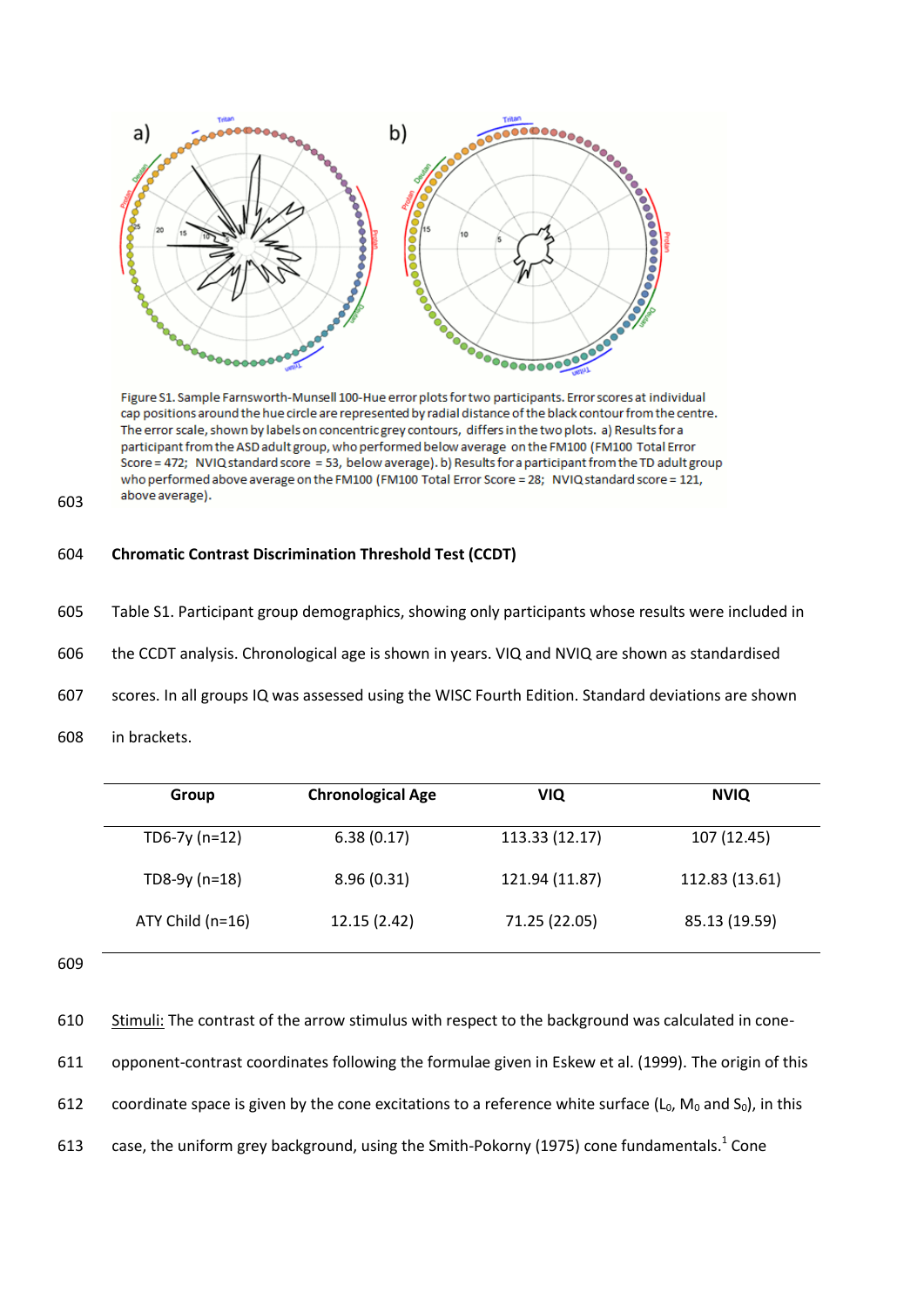614 excitation values for the arrow are defined with respect to this origin by the ratios:  $\Delta L = (L - L_0)/L_0$ ,  $\Delta M = (M - M_0)/M_0$  and  $\Delta S = (S - S_0)/S_0$ , where L, M, and S are the cone excitations to the arrow stimulus. The cone-opponent contrast coordinates of the arrow stimulus are then calculated for each of three axes:

*LUM* = [0.78\*ΔL + 0.37\*ΔM];

- 619 *RG* =  $[0.7 * \Delta L 0.72 * \Delta M + 0.02 * \Delta S]$ ;
- 620 *BY* =  $-[0.55 * \Delta L + 0.25 \Delta M 0.8 \Delta S]$ ;

where *LUM* is the luminance axis, *RG* is the "red-green" axis and *BY* is the "blue-yellow" axis.

 For each half of each axis, a set of displayable colours (numbering on average 75) were calculated whose colour differed from the uniform background only along that axis, in the smallest increments achievable for the given display device. For example, for the "yellower" direction of the BY axis and 625 the 10bit display, all  $\sim$ 65 stimuli had effectively the same LUM and RG coordinates as the grey background while their BY coordinates varied systematically from the background BY coordinate in 627 steps equal to (on average)  $0.3142 \Delta E_{u^*v^*}$ , up to a maximum difference of approximately 20  $\Delta E_{u^*v^*}$ . 628 (The unit  $\Delta E_{u^*v^*}$  is defined as a just-noticeable-difference in the perceptually uniform CIE Lu\*v\* space.)

 Staircase Procedure: Six individual staircases, one for each direction of each colour axis (i.e. each half-axis), were completed by each observer. Each staircase drew its stimuli from one of the colour sets calculated as described above. Each colour axis was tested with a separate block of trials, in which the two half-axis staircases were interleaved; e.g. for the BY colour axis, the "bluer" and "yellower" staircases were interleaved. Within each half-axis staircase, the arrow colour was varied 636 in 6 decreasing step sizes ranging from approximately 10  $\Delta E_{u^*v^*}$  to 0.3  $\Delta E_{u^*v^*}$  (for the 10-bit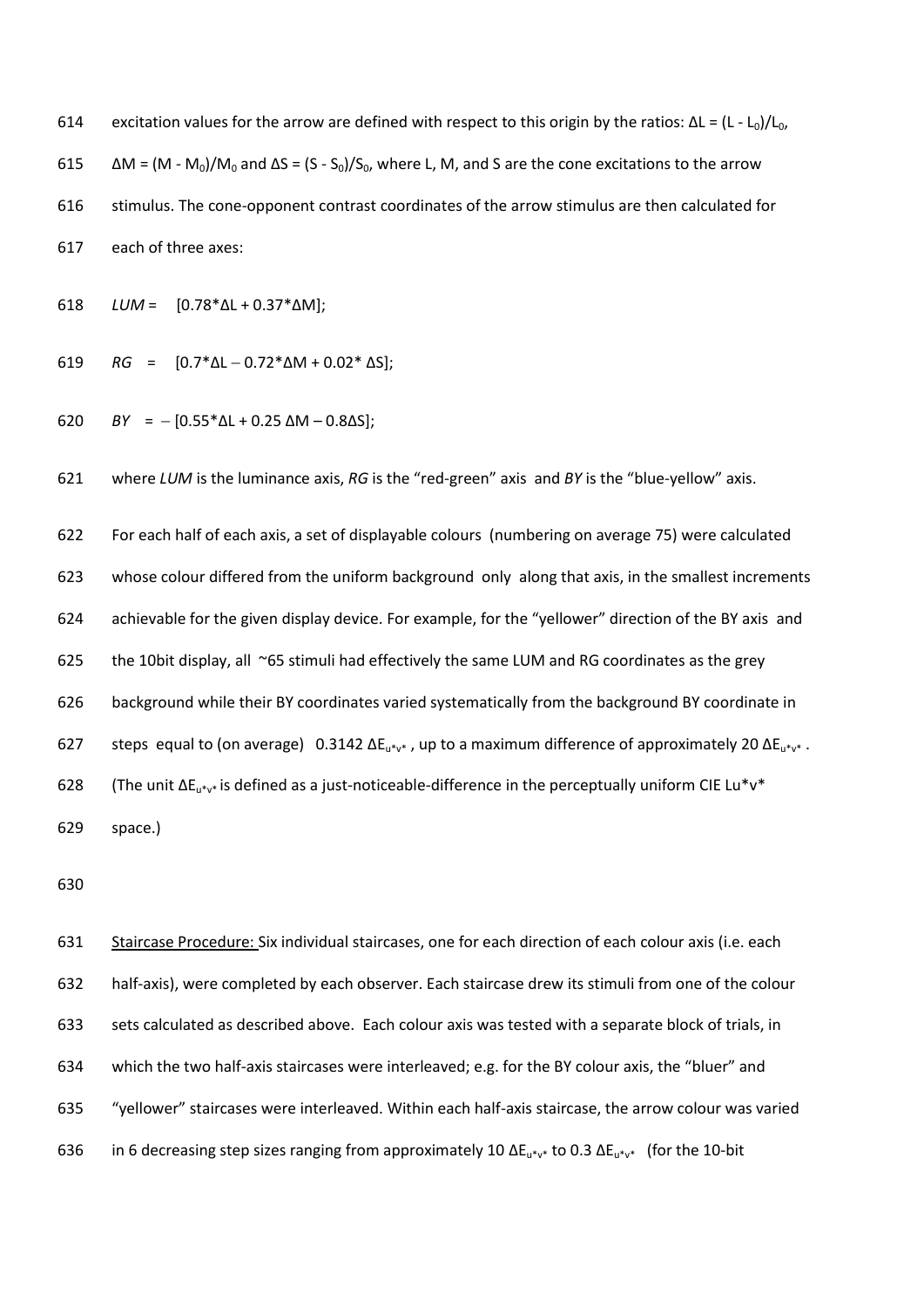- 637 experiment; step-sizes ranged from approximately 10 ΔE<sub>u\*v\*</sub> to 0.8 ΔE<sub>u\*v\*</sub> for the 8-bit experiment)
- in a one-up/two-down procedure. The steps were selected in terms of the indices of the colour
- stimuli in the colour sets described above, with the smallest step in each case corresponding to an
- index step-size of 1.



## **Comparison of 8-bit and 10-bit display systems for CCDT**

 In this paper, the CCDT was used with two different graphics boards/display systems (8-bit and 10- bit), due to changes in equipment availability over the course of the study. Although the 10-bit system is preferable for widespread use because of its higher chromatic resolution, the two systems are equally effective for the populations studied here. A control experiment in 5 adult individuals, who performed the test on both 8-bit and 10-bit systems in the same day, revealed a significant 649 positive correlation between thresholds on the two systems ( $r = 0.88$ ;  $p < 0.001$ ). All thresholds obtained on the two systems are also comparable to thresholds reported for other standardised 651 chromatic discrimination tests, e.g. the Colour Assessment and Diagnosis (CAD) test<sup>1</sup> and the 652 Cambridge Colour Test  $(CCT)^2$ , in both absolute magnitude and variation across chromatic direction. Note that because thresholds vary across colour space, with both the background chromaticity and luminance, it is not appropriate to make exact comparisons.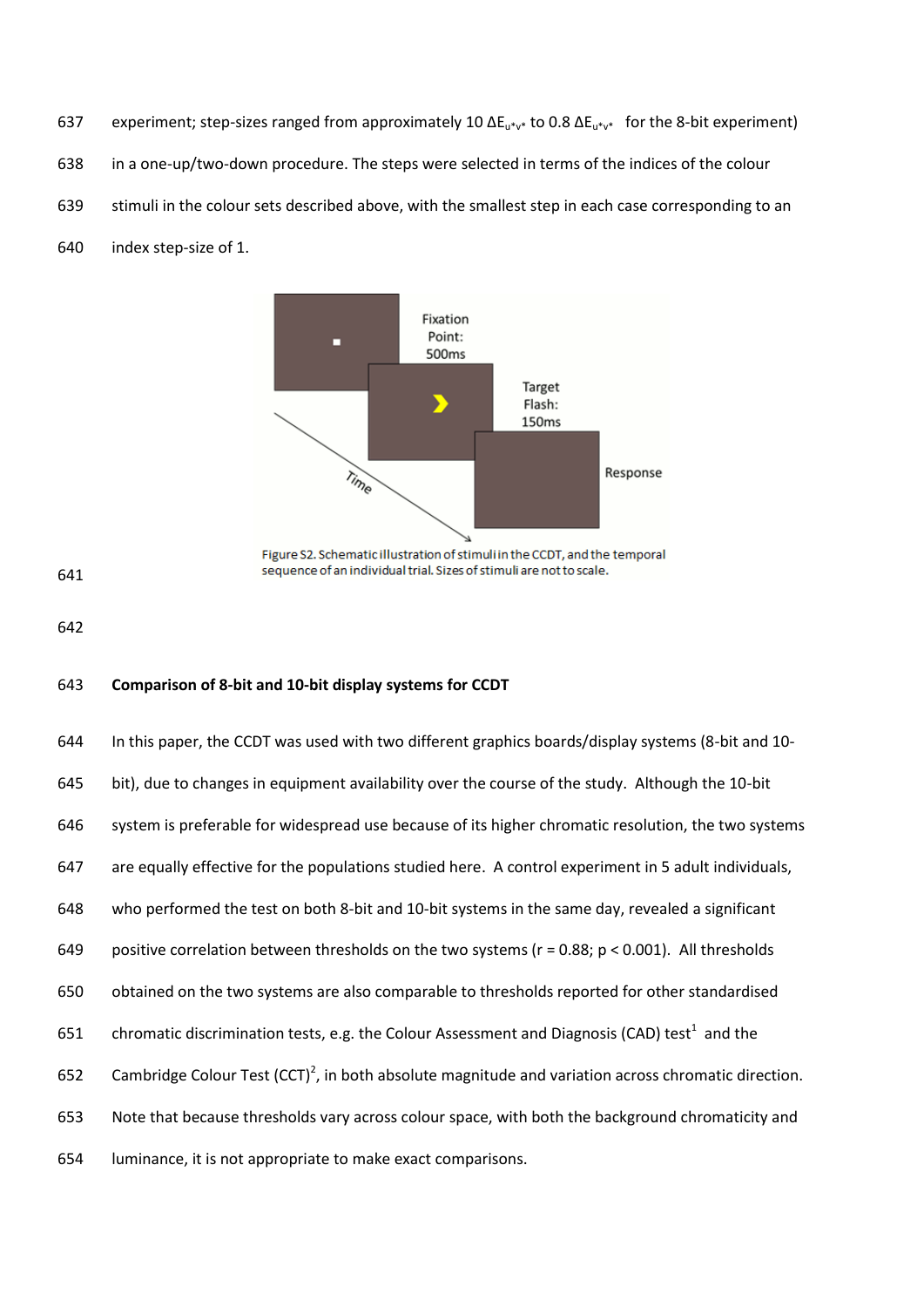#### **Regression Model**

Further regression models were run on data from all participants (child and adult groups), using TES

as a dependent variable and NVIQ, VIQ, Chronological Age (months), and Development as predictors,

excluding CCDT (Backwards entry method). Three iterations of model yielded the following

predictions:

 $1)$ 660  $\pi$  1) R<sup>2</sup>=64.9%, all predictors included

 $2)$ 661  $2)$   $R^2$ =64.9%, Development only removed

3) 662  $\rightarrow$  3) R<sup>2</sup>=64.3%, Development and VIQ removed (only NVIQ and CA remaining)

NVIQ is always the highest predictor, but with slightly lower weighting than in results from Model 2

presented in Table 2 of the main paper. A similar final regression model run for the child groups only

(with NVIQ and Chronological Age only as predictors after Development and VIQ have been

666 removed) yields  $R^2$  of 47.1%. For the adult groups only, the final regression model explains 66.9% of

 the variance (with NVIQ only as predictor, after Development, VIQ and Chronological Age have been removed).

All models explain more variance when not including CCDT measures. For data from the child groups

only, CCDT thresholds (converted to logarithms) are a significant predictor when they are the only

predictor but explain much less of the variance (23.4%) than the NVIQ-only model (39.5%). For data

from both the child and adult groups, the NVIQ only model predicts slightly more variance (41.4%).

The adult only NVIQ only model predicts much of the variance (66.9%).

 Regression models were also run using the CCDT threshold from each colour axis separately with its corresponding FM100 partial error score (PES), for example, using only the Red-Green PES and Red-Green CCDT thresholds within one regression analysis and the Blue-Yellow PES and Blue-Yellow CCDT thresholds in a separate analysis. The final Red-Green model explained 44% of the variance (final model predictors: Development, Red-Green CCDT threshold and NVIQ). The Blue-Yellow model explained more of the variance (61.3%, final model predictors: Chronological Age, Blue-Yellow CCDT threshold and NVIQ) than the Red-Green model. Despite the difference in overall variance explained